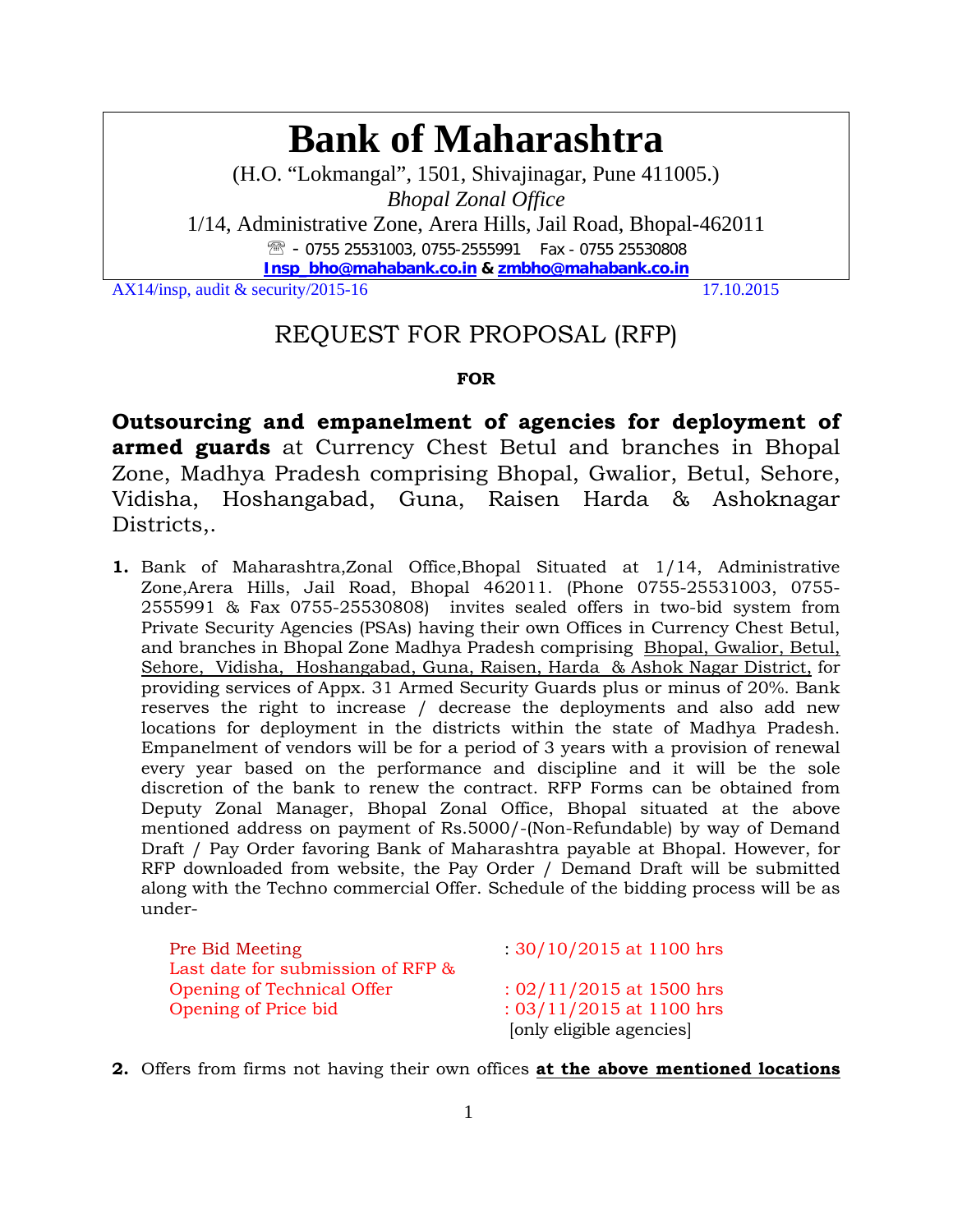will not be considered, however, firms can specifically apply for location where they have their offices with armed guards as retainer having proper per pro licenses and arms, firms / companies can also apply for lesser number of such armed guards where ever they have offices. All conditions and parameters will be evaluated with reference to the firms submitting the tenders. The Bank reserves the right to reject any / all applications without assigning any reason whatsoever and also to confirm authenticity of the facts submitted by the bidders.

#### **3. SCOPE OF THE WORK**

Deployment of Ex-servicemen Armed Guards / unarmed guards round the clock at the chest / office locations and at branches during office hours under Bhopal Zonal Office will be approximately 31.

|    | Sr. No Bhopal Zone         | Number of Armed guards / Watchmen<br>required |
|----|----------------------------|-----------------------------------------------|
| 01 | Currency Chest             | 09 Armed Guard                                |
| 02 | <b>Bhopal Zonal Office</b> | 03 Watchmen                                   |
| 03 | <b>Branches</b>            | $ 19$ approx                                  |
|    |                            |                                               |

The number of Guards will be approximately 31. This number may increase/decrease depending upon the requirement of the Bank during the period of empanelment / contract i.e. three years. The decision of the Bank in this regard will be final.

#### **4. TERMS & CONDITIONS**

- a) Deployment of Security Guards is to be completed w.e.f. 01/12/2015
- b) Any delay in deployment over the stipulated period will **attract penalty of 5%** of the monthly contract payment per day subject to maximum of the monthly contract payment per month. The Bank reserves the right to recover this amount by any mode, which includes adjusting from any payment to be made by the Bank to the PSA.
- **5. ELIGIBILITY CRITERIA FOR SHORT-LISTING / Empanelment PSAs** For empanelment or short listing of Private Security Agencies (PSAs) the following criteria shall be applied. For this purpose PSAs shall submit proof / documents along with the Tender and PSAs not conforming to any of these parameters will not qualify for empanelment or short listing:
	- a) PSAs should be either registered companies or registered partnership firms reputed for providing Security Guards services.
	- b) Holding PSARA Licenses under Private Security Agencies (Regulation) Act 2005.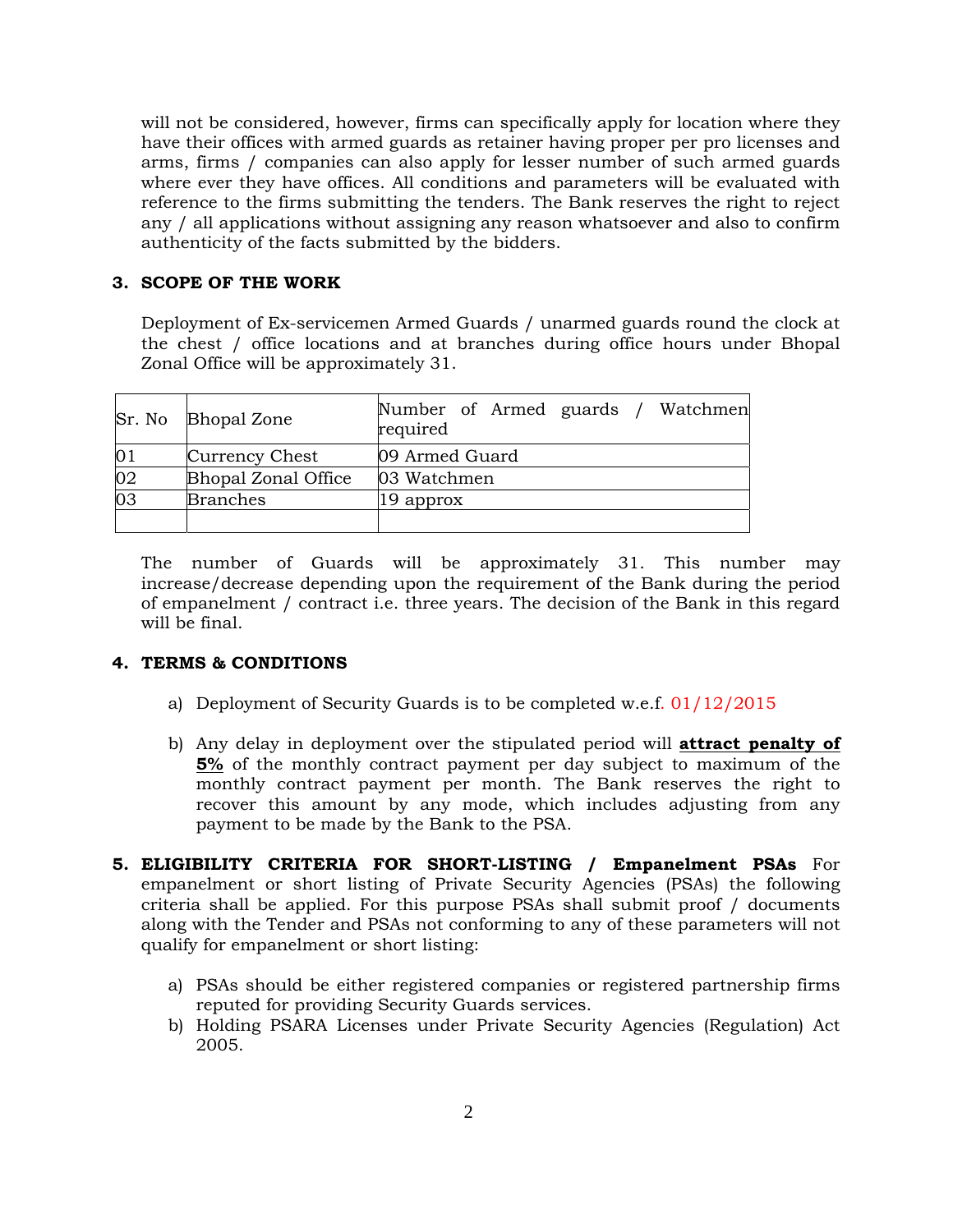- c) PSAs should have their own infrastructure for training their guards as per the provisions of the PASs Central Model Rules, 2006 wherein detailed training syllabus framed must be covered.
- d) PSAs should have credible Supervisory Infrastructure.
- e) PSAs should have Income Tax PAN and the latest Clearance Certificate.
- f) PSAs should have Audited Balance Sheets and Profit & Loss Accounts for the past three years and the average turnover of the PSAs in the last three years should not be less than **one crore** rupees.
- g) PSAs should have Registration under Shops & Establishments Act.
- h) PSAs should have a valid certificate from ESI Corporation.
- i) PSAs should have a valid certificate under EPF & Misc. Provisions Act 1952.
- j) PSAs should have documents proving compliance of Minimum Wages Act 1948 and other Labor laws and rules in vogue.
- k) PSAs must have an office at the place / places mentioned above with telephone & fax and manned during the office hours.
- l) PSAs should have been in the business of providing Security Guards services at least for the last three years in PSU's Banks.
- m) PSAs should furnish three Reference Sites and on request by the Bank, the Referees should testify about the performance of the PSAs to the Bank's satisfaction.
- n) PSAs should have on its roll minimum 200 Security Guards. (Attach proof)
- o) PSAs should submit solvency certificate of Rs 10, 00,000/- (Rupees Ten lakhs only.)
- p) PSA should have license from appropriate authorities and relevant documents should be provided for authenticity.
- q) ISO certification 9001-2008 desirable.
- r) PSAs should furnish details about their firm as per profile at **(Annexure II)**
- **6.** For empanelment or short listing of Private Security Agencies (PSAs) the following criteria shall be applied. For this purpose PSAs shall submit proof / documents along with the Tender and PSAs not conforming to any of these parameters will not qualify for empanelment or short listing:

#### **7. ELIGIBILITY CRITERIA FOR ARMED GUARDS, SECURITY GUARDS AND LADY GUARDS**

- a) The Guards should conform to the following norms: -
- b) Should be either ex-servicemen or ex-paramilitary personnel,
- c) Age should not be above 45 years for all categories of guards.
- d) Should not be in Low Medical Category i.e. should be physically fit in all respects. Medical category recorded in the discharge book of the exservicemen or ex-Para military personnel will be considered valid for two years from the date of discharge and thereafter his / her medical fitness will be considered as per fresh medical fitness certificate from Registered Medical practitioner with qualification not less than M.B.B.S. as produced for verification by the PSA.
- e) The outsourced Armed Guard should have his name as retainer in the gun license of the PSAs firearm. The Bank will not take the responsibility for the safe-custody of gun of the guard.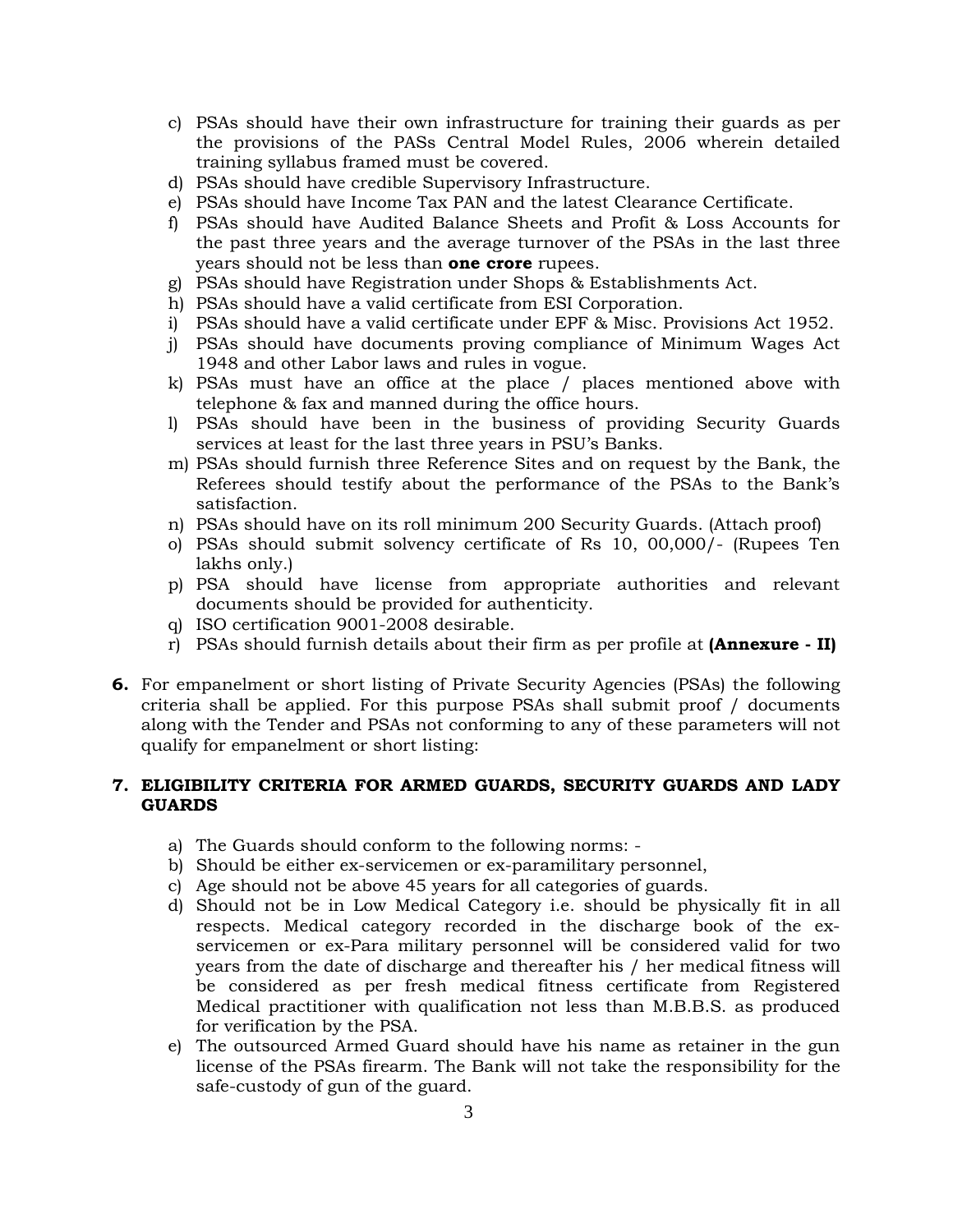f) The duty of the Security Guard will be to keep a watch over persons visiting the premises / ZO where ever deployed and charter of duties as given by the bank as per policy in vogue. The Armed Guard shall not use his firearm on any occasion except as his right to self / private defense as provided U/s 96 to 106 of the Indian Penal Code when, and only if, his life is perceived to be in danger from armed miscreants having the intent of committing theft inside the branch.

#### **8. TWO BID SYSTEM OFFER**

The offer will be in two parts, Techno-commercial Offer and Price Bid. Both the parts should be submitted in separate sealed covers duly super scribed "**Technocommercial Offer for Armed Security Guards Services"** and **"Price Bid for Security Guards Services"** respectively and both sealed envelopes should be placed in another sealed envelope super scribed **"Offer for Armed Security Guards Services"**. The offer should be submitted on or before 02/11/2015 by 15.00 hrs followed by opening the Technical bid. Pries Bid will be opened on 03/11/2015 at 1100 hrs.

#### **9. EARNEST MONEY DEPOSIT**

Earnest Money Deposit of Rs.10,000/- (Rupees Ten thousand only), in the form of a demand draft / pay order issued by a scheduled commercial bank favoring Bank of Maharashtra, payable at Bhopal must be submitted along with the Techno-commercial Offer. Offers not accompanied with Earnest Money Deposit of Rs.10, 000/- will not be accepted. This amount will be forfeited if having been selected by the Bank for the job, the offerer refuses to accept deployment order or having accepted the deployment order, fails to carry out his obligations mentioned therein. Bank Guarantee in lieu of Earnest Money Deposit will not be accepted. No interest will be payable on the Earnest Money Deposit. The Earnest Money Deposit will be refunded to the unsuccessful Offerers. The Earnest money paid by the successful Offerer will be released after six months of satisfactory deployment of required number of Security Guards.

#### **10. TECHNO-COMMERCIAL OFFER (TO)**

The Techno-commercial Offer (TO) should be complete in all respects and contain all information asked for in this document. **It should not contain any price information.** (if price information is given in TCO, it will be rejected) The Technocommercial Offer should comprise of the following:

- a) Covering letter on the prescribed format **(Annexure-I).**
- b) Pay Order for Rs.5000, i.e., Cost of RFP Forms, if downloaded from Bank website.
- c) Earnest Money Deposit of Rs.10, 000/- in the form of a demand draft / pay order issued by a scheduled commercial bank favoring Bank of Maharashtra, payable at Bhopal.
- d) PSA profile as per **Annexure II.**
- e) Documentation (Product Brochures, leaflets, manuals etc., if any) / soft copy.
- f) Details of reference sites as per **Annexure-III.**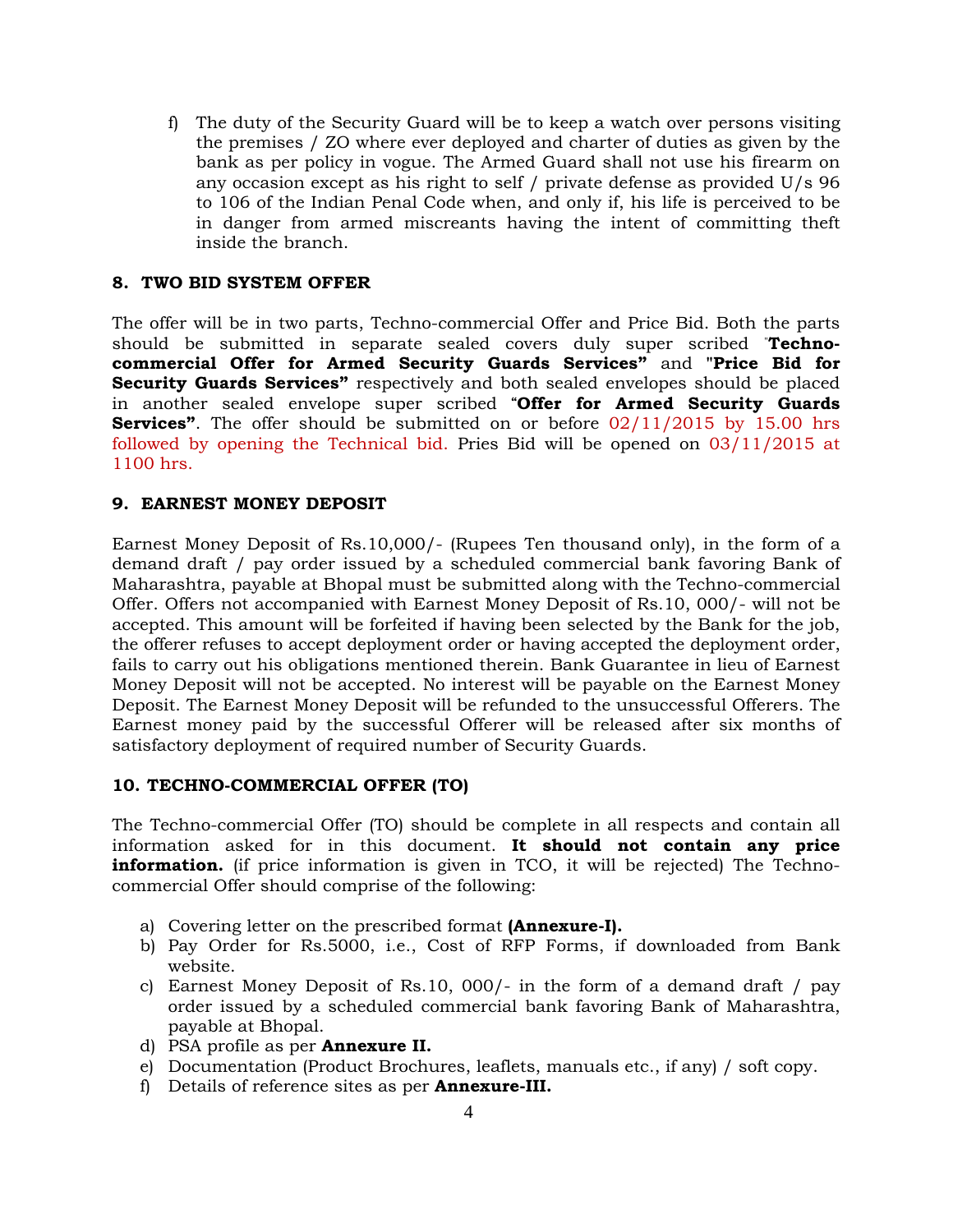#### **11. PRICE BID**

The Price Bid should contain all relevant rates and charges and the rates should be quoted per guard **in Indian Rupees** only for Ex-servicemen armed guard. The Price Bid should not contradict the TO in any manner.

#### **12. PRICE COMPOSITION**

- a) Monthly Rates per Ex-servicemen Armed Guard and watchmen in the format as per **Annexure- IV-A & B (DGR Format) and for non Ex-servicemen Armed Guards and Watchmen** as per **Annexure-IV- C & D (Central / State Govt. Format**) should be quoted as applicable on the date of issue of this tender.
- b) The Bank will shortlist the PSAs, who satisfy commercial and other requirements laid down in the document. The Price Bids of only the short listed suppliers will be opened. Short listed suppliers will be informed telephonically and authorized representatives may be present at the time of opening of the Technical Offers and Price Bids as per date and time given above. No separate information will be given.

#### **13. NO ERASURES OR ALTERATIONS**

Techno-commercial details and price bid details must be completely filled up. Corrections or alterations, if any should be authenticated.

#### **14. AGREEMENT BETWEEN THE PSA AND THE BANK**

The successful offerer shall execute an Agreement with each branch / ZO Bhopal on Rs.100/-non-judicial Stamp Paper as per Terms & Conditions given in **Annexure-VI.**  It is understood that the PSAs, who are willing to offer the guarding services in response to this RFP have read all the terms and conditions given at Annexure-VI and have agreed to all the Terms & Conditions without any modifications.

**15. VALIDITY OF OFFER** The offer will be valid for a period of 90 days from the date of opening of tenders.

#### **16. EVALUATION PROCESS**

Offers (Tenders) will be evaluated in the following stages:

#### **Stage I**

Incomplete Offers, i.e., offers not accompanied by the mandatory documents as mentioned above, cost of RFP Forms and EMD shall be rejected.

#### **Stage II**

Offers will be evaluated against the stipulated minimum eligibility criteria based purely on valid proof documents submitted by the PSAs Annexurere-V. Offers not complying with the eligibility criteria will be rejected. Scoring of marks will be based on Annual Turnover, Number of nationalized Bank and number of guards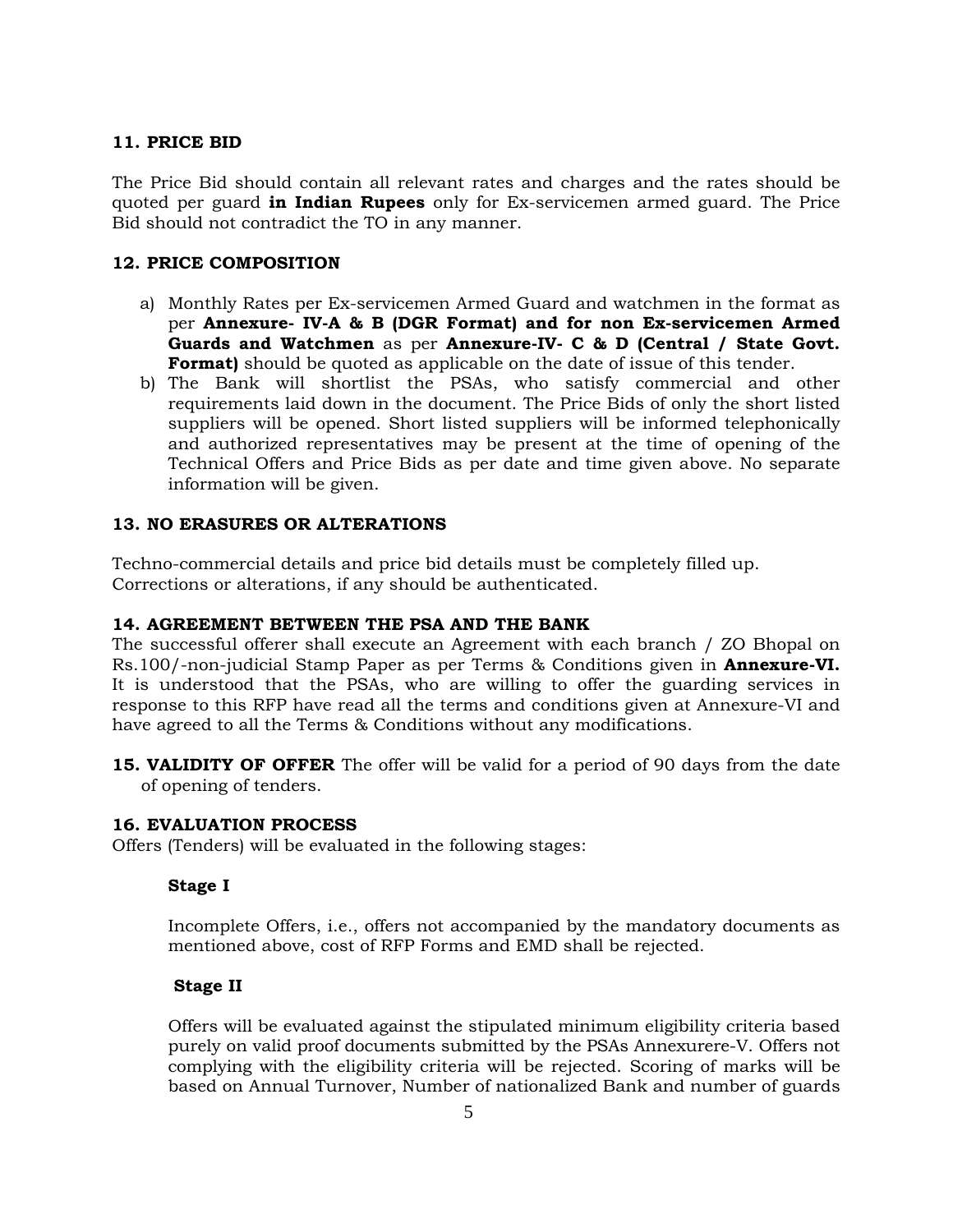per bank, Deployment of Security guards last five years (PSU Bank preferred), agency having own licensed weapons with retainers, Training infrastructure, Training set up, Office in Bhopal, Gwalior, Betul District, Sehore District, Vidisha, Hoshangabad, Guna District, Timarni & Ashok Nagar (with Supervisor at the locations of deployment), ISO certification, DGR empanelment and other pre-qualification criterion prescribed in the Terms and Conditions of the contract (The Security Department may fix the marks accordingly). The firm/agency which has secured Twenty out of Thirty four marks will be considered as technically qualified. The financial bids of all the technically qualified firms/agencies/bidders will be opened for financial evaluation. The work will be awarded to the L-1 agency. In case the financial bid of more than one agency is same as L-1, then the work will be split up as per requirement and awarded to eligible agency and decision of the president committee for the said allotment will be final and acceptable to the agencies without any objection. The performance including the discipline of armed guards and security guards and supervision by the agency will be observed for 3 months and if found not up to the desired satisfaction, the bank will have the sole right to terminate contract and go for L2 (similarly L3,L4).

#### **Stage III**

Short-listing of supplier(s) based on satisfactory feedback from reference sites.

#### **Stage IV**

Opening the Price bids of the short-listed firm(s) -as per Price bid formats enclosed at **Annexure -IV.** 

#### **17. NO COMMITMENT TO ACCEPT LOWEST OR ANY TENDER**

The Bank shall be under no obligation to accept the lowest or any other offer received in response to this notice and shall be entitled to reject any or all offers without assigning any reason whatsoever.

#### **18. OPENING OF OFFERS**

Techno-commercial Offers will be opened at 1500 hrs on 02/11/2015 in the presence of the Offerers or their representatives (authority letter must be carried by their representatives). The Offerers / their representatives may be present at the time of opening of the Techno-commercial Offers. No separate intimation will be sent for Opening of Techno-commercial offer and Price bid. The Techno-commercial Offers will be opened at the time and date stipulated above irrespective of the number of Offerers or their representatives present.

#### **19. SPLITTING OF ORDER**

The Bank reserves its right for splitting the quantity between two service providers. The splitting of the order will be in 50:50 ratios, provided the L2 service provider agrees to match the prices quoted by L1 service provider and agrees for all the terms and conditions. In case L2 service provider is not willing to match L1 price, Bank will call L3, L4 service providers etc., in that order to step into the shoes of L2 service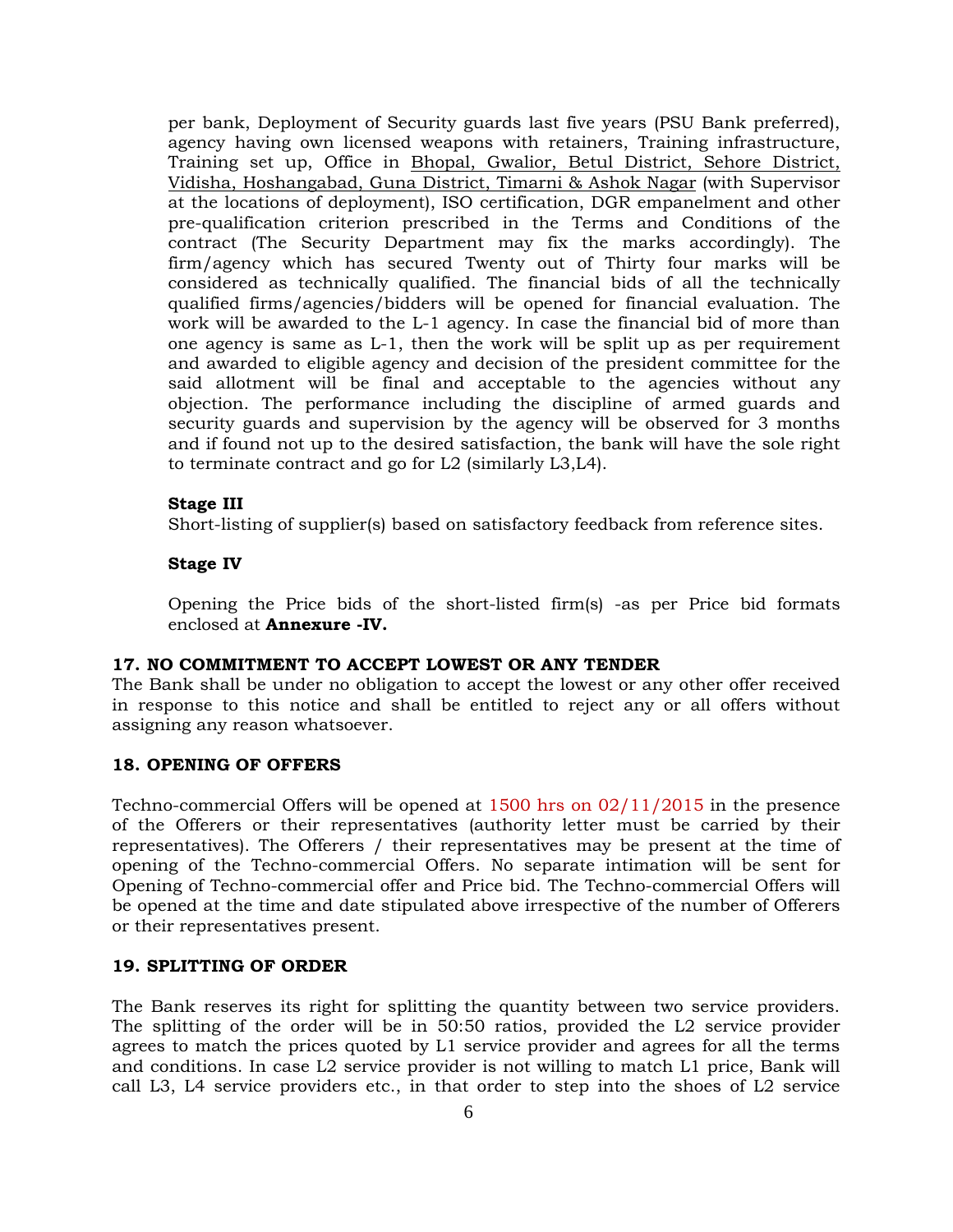provider. In the event of L3, L4 etc., service provider not matching the L1 price the entire quantity will be awarded to L1.

#### **20. PAYMENT TERMS**

No advance amount will be paid to PSA. Monthly payment conforming to the attendance of the Security Guards as per documents to be maintained by the PSA and submitted to the Bank shall be made by the Bank after the end of every calendar month.

#### **21. CLARIFICATIONS**

For any clarifications, if any, contact our Office on the above mentioned address, e-mail or telephone however the same is reproduced below-

**Bank of Maharashtra, Zonal Office,Bhopal, 1/14, Administrative Zone,Arera Hills, Jail Road, Bhopal 462011. Phone 0755-25531003, 0755-2555991 & Fax 0755-25530808 Email ID- Insp\_bho@mahabank.co.in, zmbho@mahabank.co.in**

**Yours Faithfully** 

**Zonal Manager Phopal Zone Bhopal**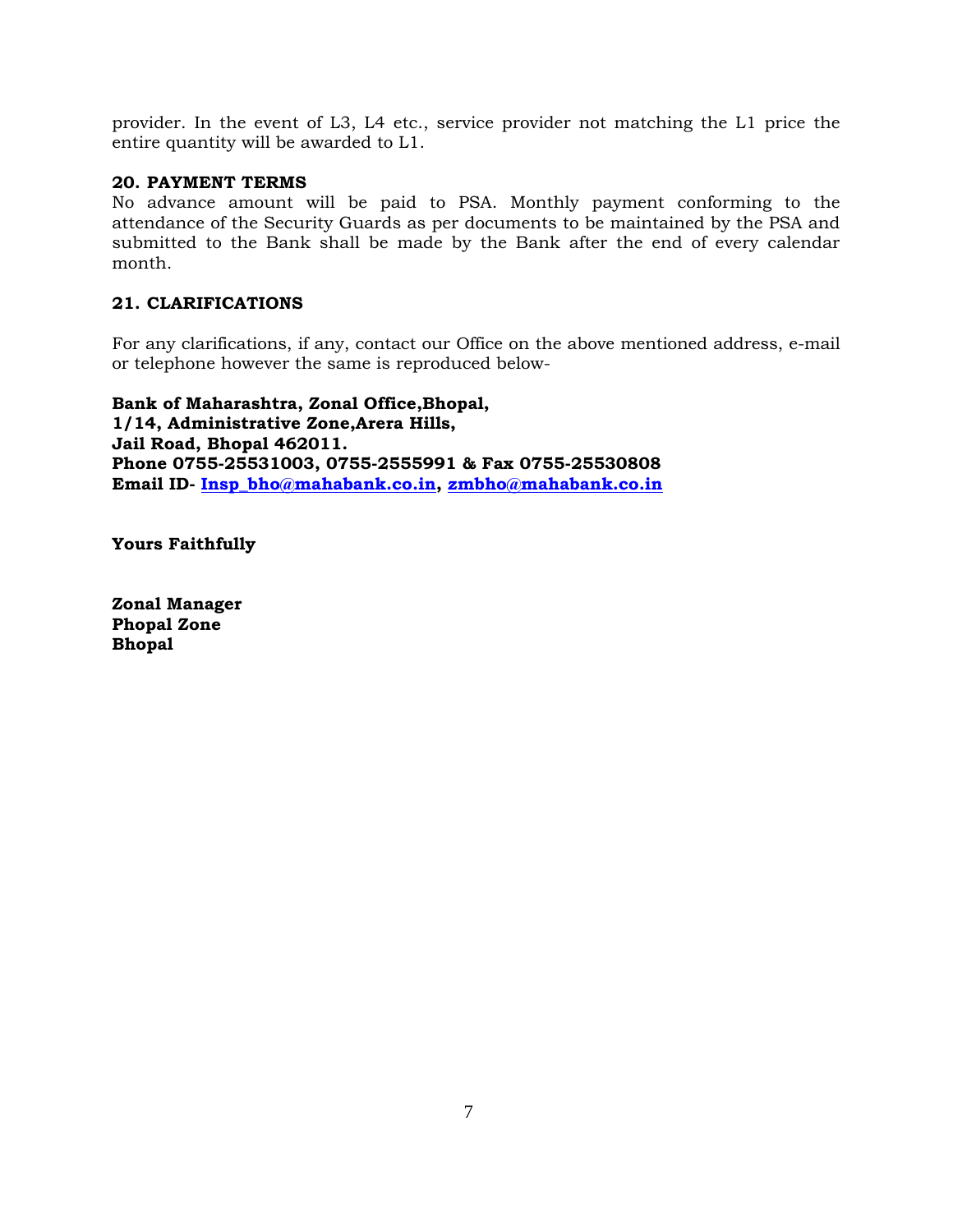#### **Annexure - I**

#### **(Letter to the Bank on the PSA letterhead)**

**To The Zonal Manager Bank of Maharashtra Bhopal Zonal Office, Bhopal.** 

Dear Sir,

#### **Sub: Your RFP For Outsourcing of Security Guards**

With reference to your tender notice published in News papers **on\_\_\_\_\_\_\_\_\_** and the RFP posted on your website with effect **from** \_\_\_\_\_\_\_\_\_\_\_\_\_, having examined and understood the instructions, terms and conditions forming part of the RFP, we hereby enclose our offer for Guarding Services as detailed in your above referred RFP.

We confirm that we have not been disqualified by any PSUs for deployment of Guards whether armed or un-Armed.

We further confirm that the offer is in conformity with the terms and conditions as mentioned in the RFP.

We also confirm that the offer shall remain valid for 90 days from the last date of submission of the tenders.

We hereby confirm that we have read the terms and conditions given at the **Annexure-VI** of the RFP and agree to those fully.

We understand that the Bank is not bound to accept the offer either in part or in full and that the Bank has the right to reject the offer in full or in part without assigning any reason whatsoever.

We enclose herewith a Demand Draft/Pay Order **for Rs.10,000/- (Rupees Ten thousand only)** favoring Bank of Maharashtra and payable at Bhopal, towards Earnest Money Deposit, details of the same are as under:

- 1. Demand Draft/Pay Order No. :
- 2. Date of Demand Draft/Pay Order :
- 3. Name of Issuing Bank & Branch :

Yours faithfully,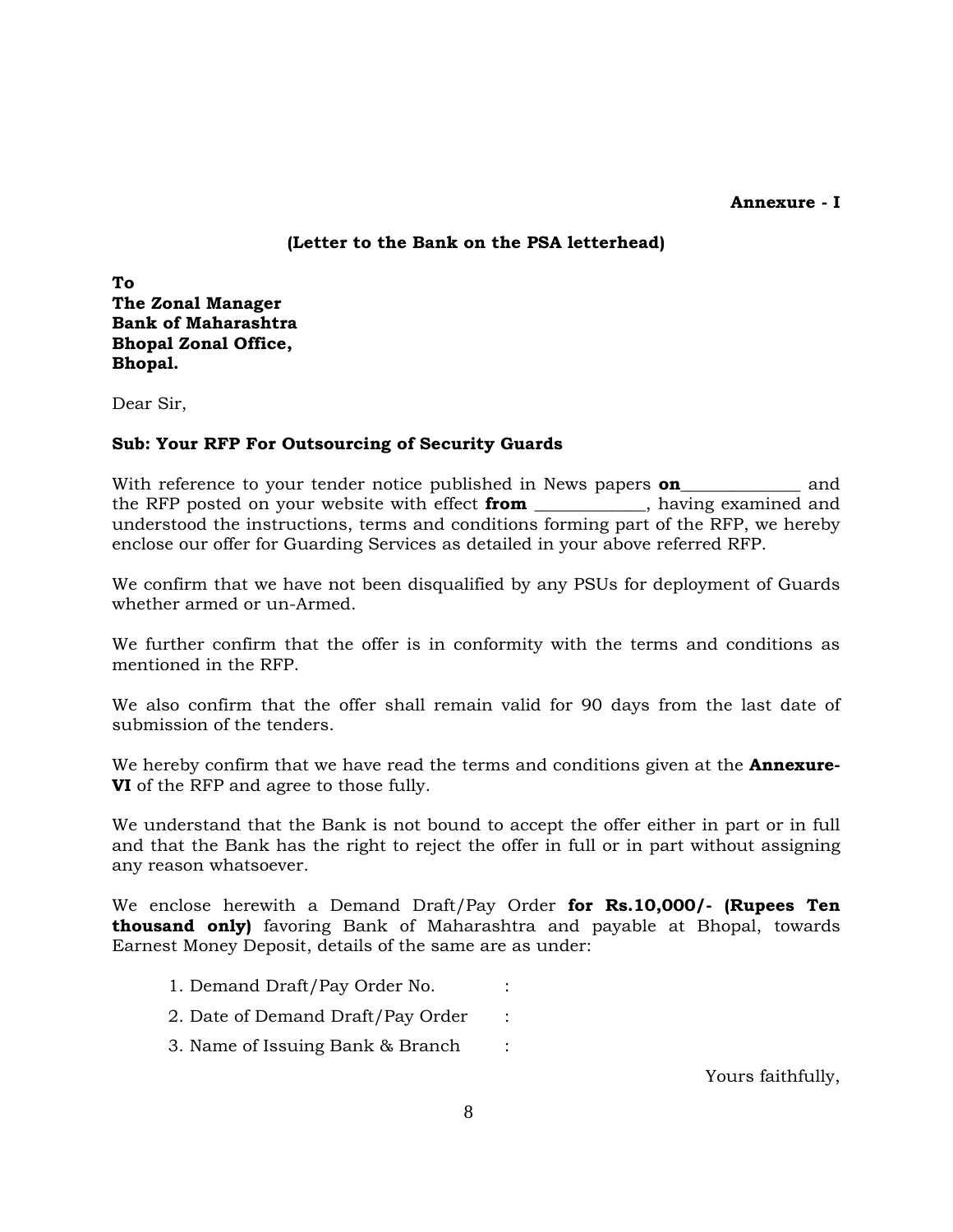Authorized Signatories (Name & Designation, seal of the firm)

#### **Annexure - II**

#### **PSA's PROFILE**

1. Name of the Organization and Address :

2. Year of Establishment (Submit proof) :

3. Status of the firm (Submit proof) : (Whether Pvt. Ltd. company / Pubic Ltd. company/ Partnership Firm)

4. Name of the Chairman/Managing Director/CEO/Country Head (as the case may be):

5. Whether registered with the Registrar of Companies/Registrar of Firms in India. If so, mention number and date and enclose the copy of Registration Certificate.

6. **a)** Name and address of Bankers (Submit proof) :

i) ii) iii)

**b)** Turnover of the Company/Firm in 2012-13, 2013-14 and 2014-15: (Please attach a copy of audited Balance Sheet and Profit & Loss Account for the Years as proof documents for the years 2012-13, 2013-14 and 2014)

> 2012-13: 2013-14: 2014-15:

7. Whether registered for Service Tax purposes. If so, mention number and date. (Submit proof):

8. DGR Registration details & validity:-

9. Whether an assessee of Income Tax. If so, mention Permanent Account Number. Furnish copies of Income tax clearance certificate.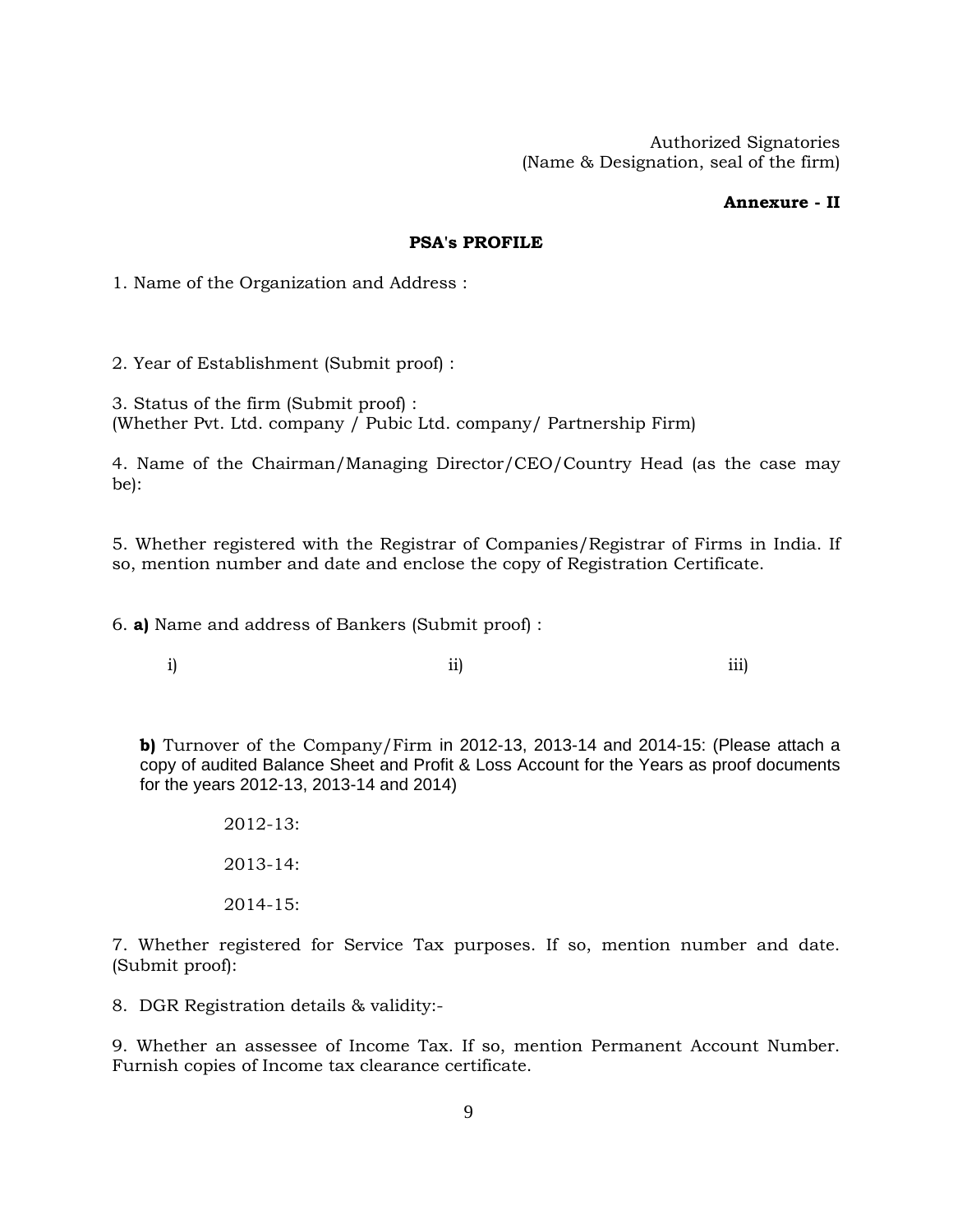10. Is the Company/Firm a supplier of Guards Services? If yes, Mention the ddresses, phone numbers and fax numbers of the Offices below:

Head Office address:-

Local office address:-

11. What is your core area of activities? Mention the fields giving the annual turnover for each field.

- i)
- ii)
- iii)

12. Deployment of Security Guards services since when?

13. If you are providing security guards/ armed guards (10 or more) to other corporate bodies and public sector banks, for furnish their names, date of empanelment and number of Armed Guards / Security Guards.

14. Furnish the names of renowned organizations**,** where you are supplying Security Guards services in the last three years:

| Name of Organization          | with $ $ Since | Number | Average annual               |
|-------------------------------|----------------|--------|------------------------------|
| <b>Address &amp; Tele Nos</b> | when?          |        | of guards   Payment received |
|                               |                |        |                              |
|                               |                |        |                              |
|                               |                |        |                              |
|                               |                |        |                              |
|                               |                |        |                              |

#### **Please attach copies of their orders or payment proof. (A separate sheet may be attached if the above space is inadequate)**

| Sr No | <b>Name of the Nationalized</b> Since When? |                   | Number   Avg. annual |
|-------|---------------------------------------------|-------------------|----------------------|
|       | <b>Bank &amp; Tele Nos</b>                  | of guards payment |                      |
|       |                                             |                   |                      |
|       |                                             |                   |                      |
|       |                                             |                   |                      |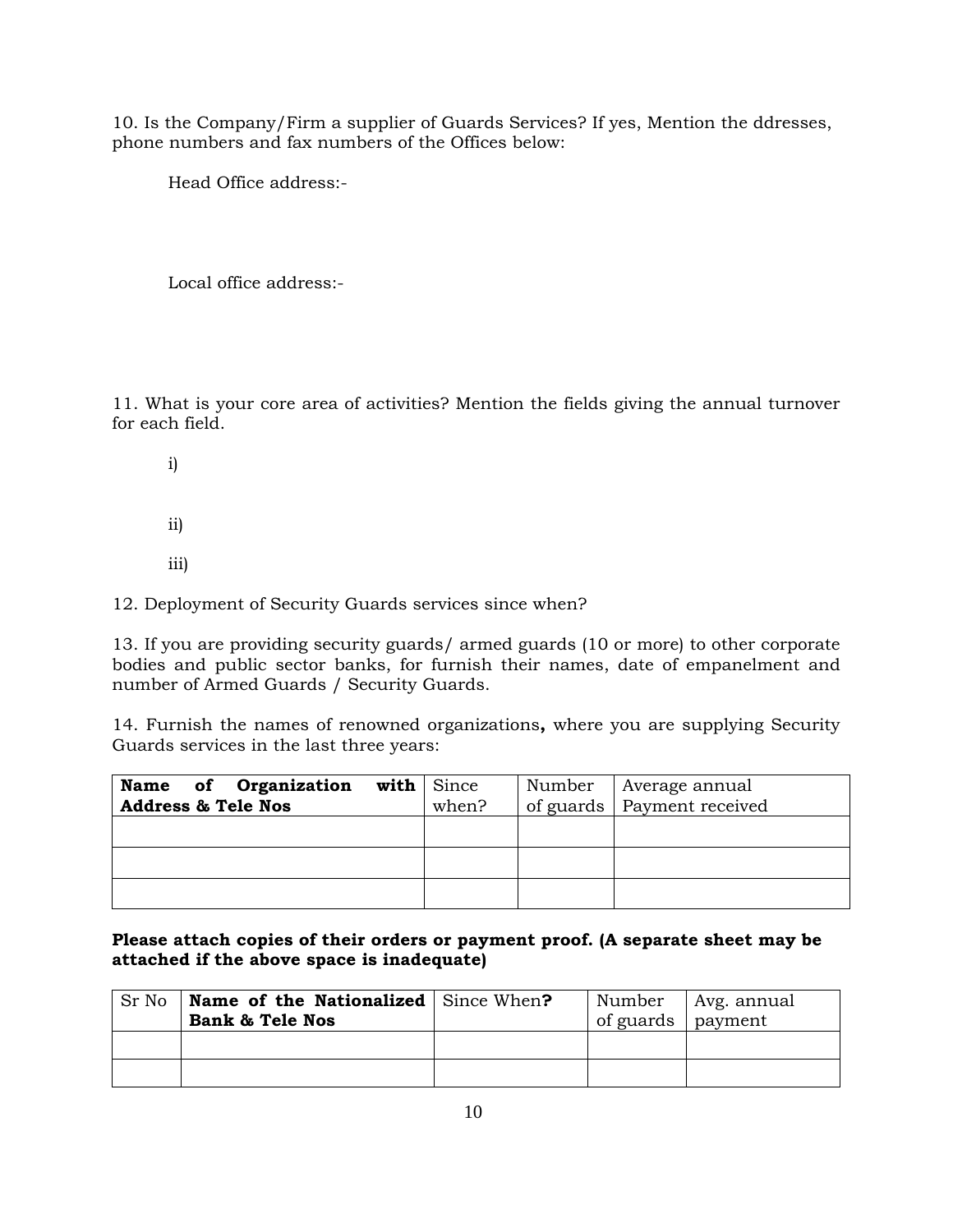| Sr No | <b>Nationalized Bank</b> | No of Ex-servicemen Guards deployed |
|-------|--------------------------|-------------------------------------|
|       |                          |                                     |
|       |                          |                                     |
|       |                          |                                     |

#### **Please attach copies of their orders or payment proof. (A separate sheet may be attached if the above space is inadequate)**

#### **15. Details of Training facility**

| Location of training facility and details   No of Guards trained   Any other training<br>of training imparted (syllabus) |  |
|--------------------------------------------------------------------------------------------------------------------------|--|
|                                                                                                                          |  |
|                                                                                                                          |  |
|                                                                                                                          |  |

#### **Details of Security Supervisory Staff**

| Sr. No. | Name | Qualification | Post Held | <b>Experience</b> |
|---------|------|---------------|-----------|-------------------|
|         |      |               |           |                   |
|         |      |               |           |                   |
|         |      |               |           |                   |
|         |      |               |           |                   |
|         |      |               |           |                   |

I / We have read the instructions appended to the Performa and I / We understand that if any false information is detected at a later date, any contract made between ourselves and Bank of Maharashtra on the basis of the information given by me / us can be treated as invalid by the Bank and I / We will be solely responsible for the consequences.

 I / We agree that the decision of Bank of Maharashtra, Zonal Office, Bhopal, in selection of PSAs will be final and binding to me / us.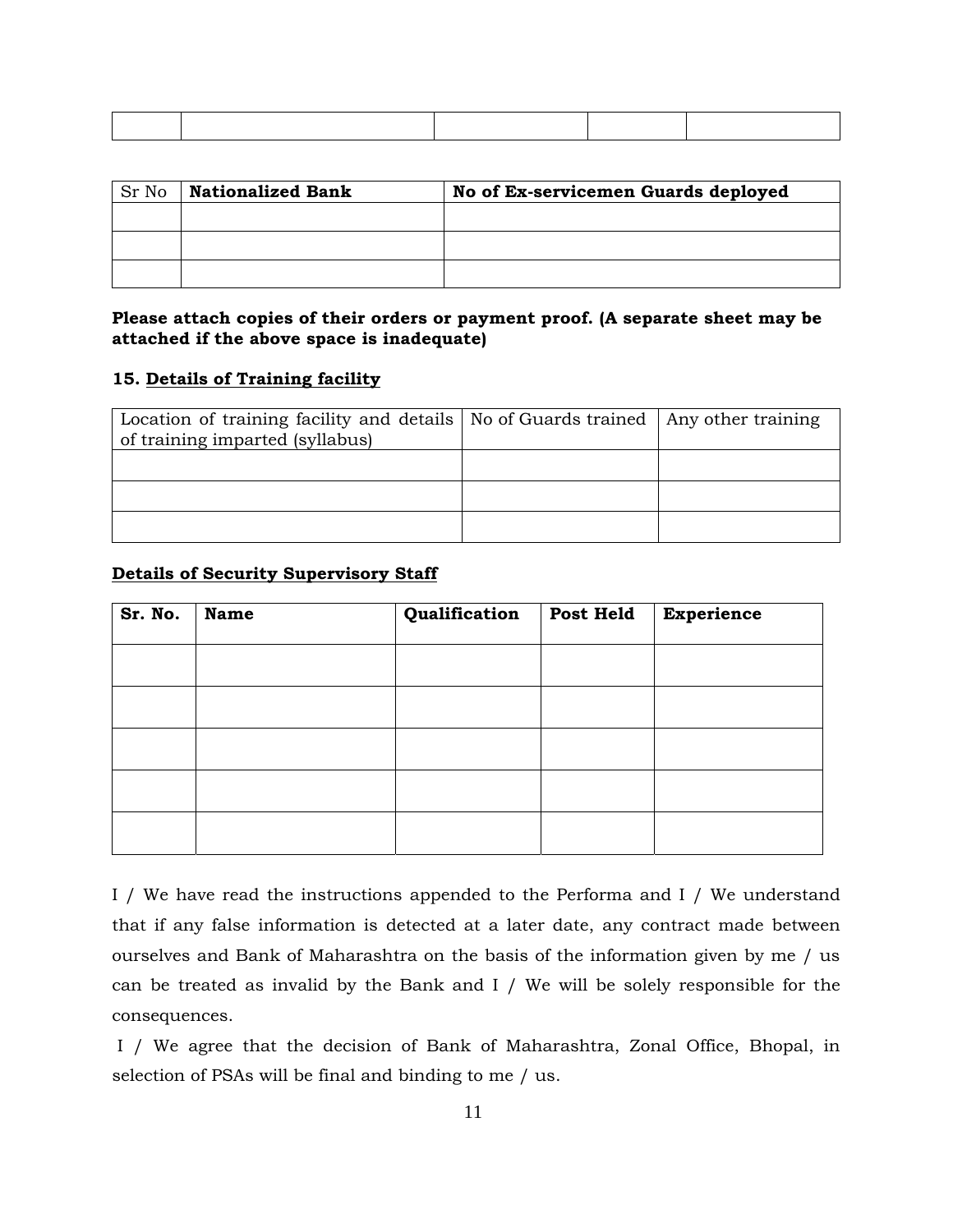All the information furnished by me/us above here is correct to the best of my/our knowledge and belief.

 I / We agree that I / We have no objection if enquiries are made about the work listed by me / us here in above and/or in the accompanying sheets.

Place:

Date : SIGNATURE: Name & Designation & seal of the Company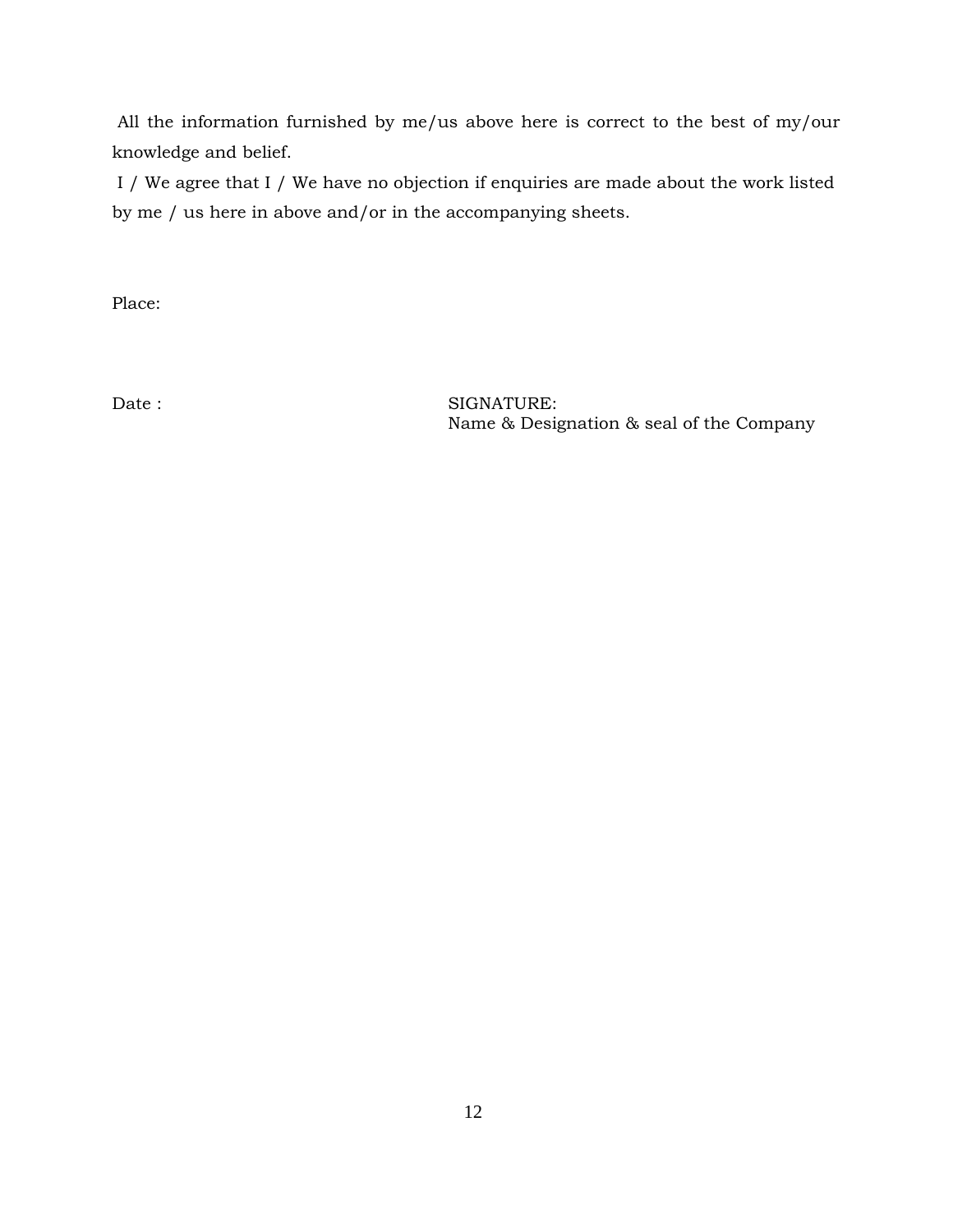#### **Annexure III**

## **Reference Site Details**

| (1) Name of the company / PSU<br>Bank / Govt Body                                                |                             |
|--------------------------------------------------------------------------------------------------|-----------------------------|
| Address of the company / PSU Bank                                                                |                             |
| Contact person                                                                                   | Name:                       |
|                                                                                                  | Designation:                |
|                                                                                                  | Landline No.:               |
|                                                                                                  | Cell No.:                   |
|                                                                                                  | E-mail id:                  |
|                                                                                                  | Fax No                      |
| Details of Security Guards deployed in<br>last 3 years<br>(Ref. No., date of order and quantity) | <b>Ex-servicemen Guards</b> |
| (2) Name of the company / PSU                                                                    |                             |
| Address of the company / PSU                                                                     |                             |
| Name, designation of contact person<br>with telephone No. and e-mail id                          | Name:                       |
|                                                                                                  | Designation:                |
|                                                                                                  | Landline No.:               |
|                                                                                                  | Cell No.:                   |
|                                                                                                  | E-mail id:                  |
| Details of Security Guards deployed in<br>last 3 years                                           | Ex-servicemen Guards        |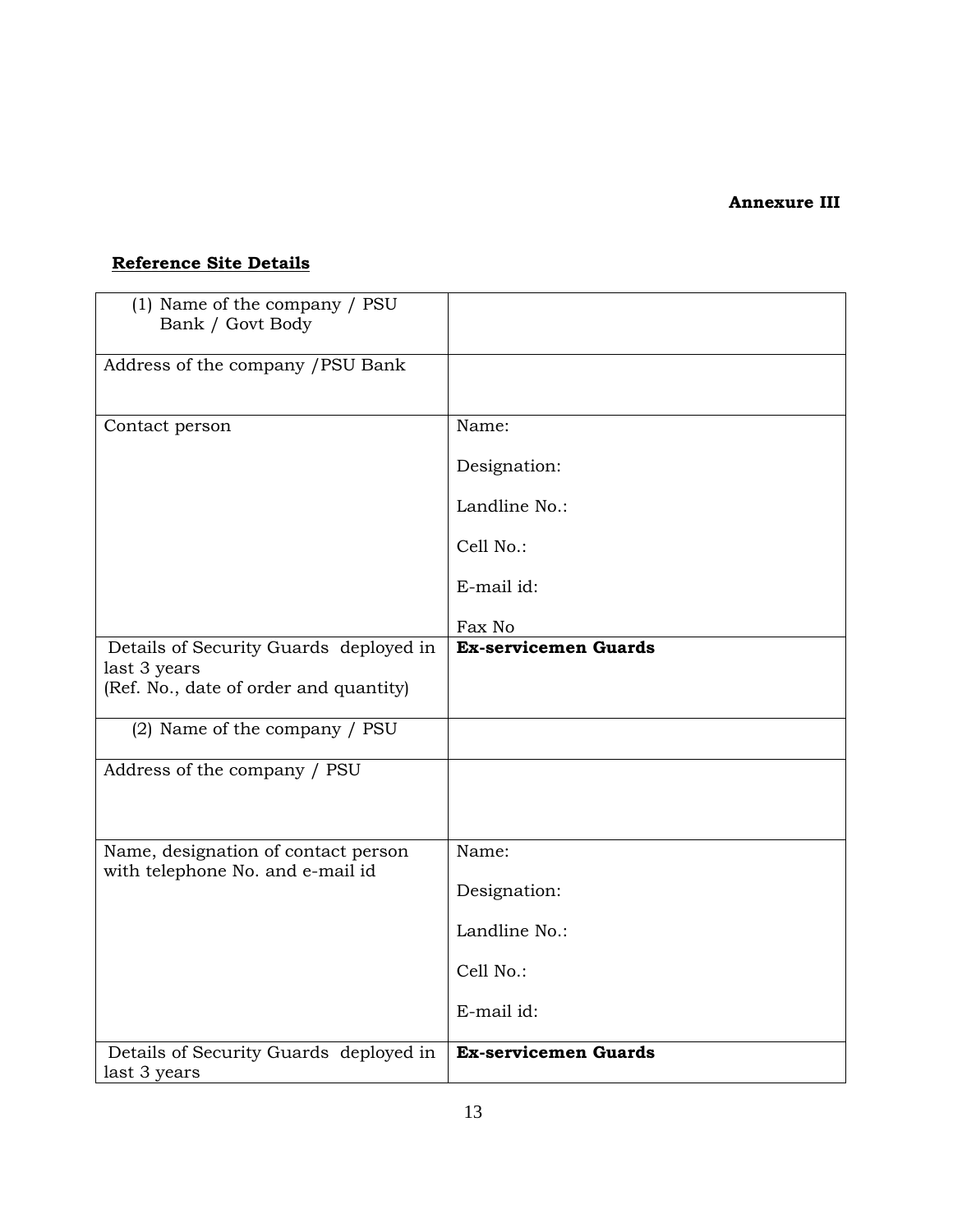| (Ref. No., date of order and quantity)                                  |                               |
|-------------------------------------------------------------------------|-------------------------------|
| (3) Name of the company                                                 |                               |
| Address of the company                                                  |                               |
| Name, designation of contact person<br>with telephone No. and e-mail id | Name:                         |
|                                                                         | Designation:                  |
|                                                                         | Landline No.:                 |
|                                                                         | Cell No.:                     |
|                                                                         | E-mail id:                    |
|                                                                         | Fax No.                       |
| Details of Security Guards deployed in                                  | Ex / Non Ex-servicemen Guards |
| last 3 years                                                            |                               |
| (Ref. No., date of order and quantity)                                  |                               |

#### **AUTHORISED SIGNATORY**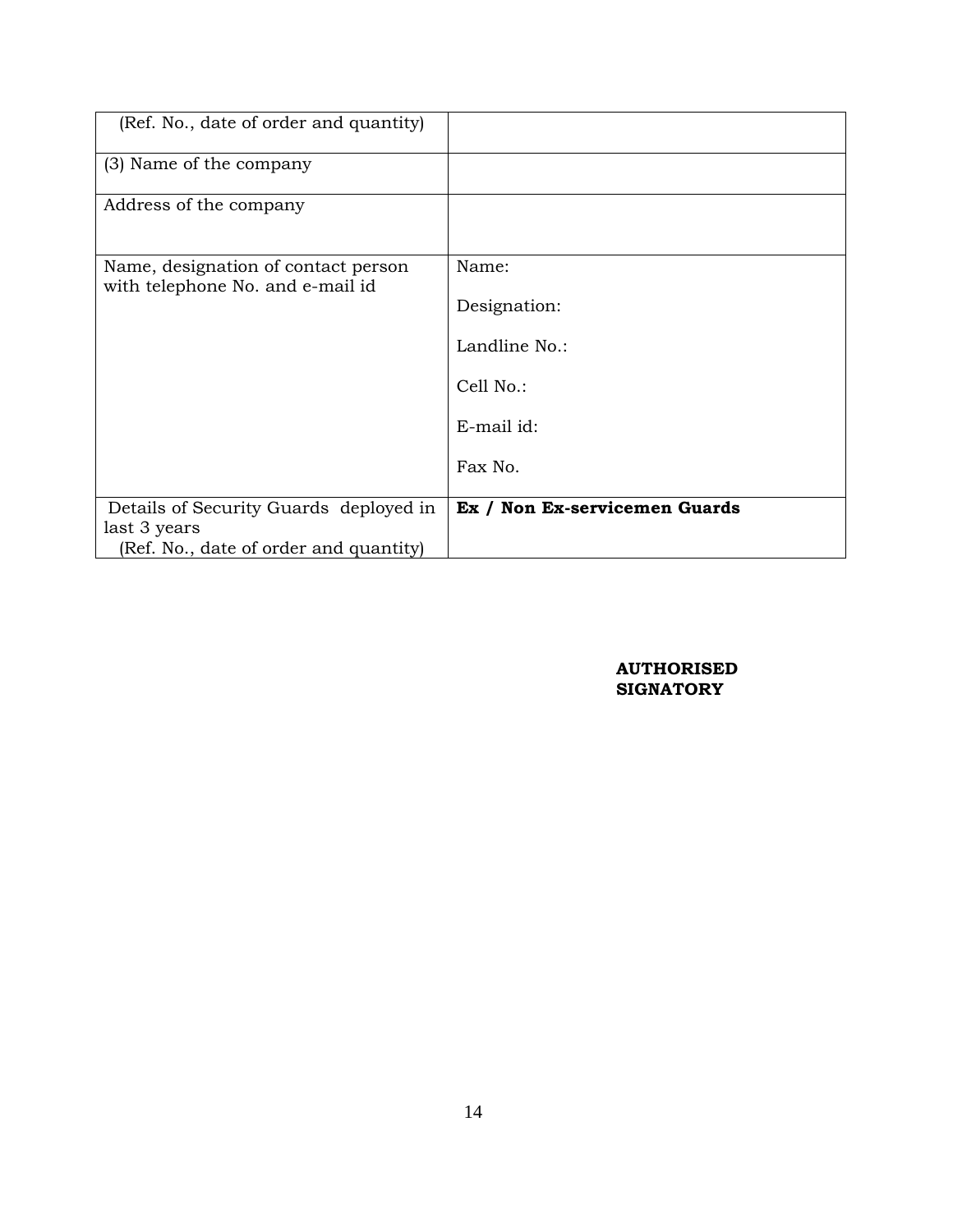**Annexure IV**

## **A) PRICE BID-EX-SERVICEMEN GUARDS (DGR RATE)**

 $\Gamma$ 

## **AREA- B**

٦

|                       |                                                      | FORMAT AS PER DIRECORATE GENERAL OF RESETTLEMENT, MOD, GOVERNEMENT OF INDIA                                                                                                         |                                                                                                                                        |                                                                                                                               |                |
|-----------------------|------------------------------------------------------|-------------------------------------------------------------------------------------------------------------------------------------------------------------------------------------|----------------------------------------------------------------------------------------------------------------------------------------|-------------------------------------------------------------------------------------------------------------------------------|----------------|
|                       |                                                      | <b>MINIMUM WAGES STRUCTURE</b>                                                                                                                                                      | Rates in Rs.                                                                                                                           |                                                                                                                               |                |
|                       |                                                      |                                                                                                                                                                                     |                                                                                                                                        |                                                                                                                               |                |
| Sr.<br>N <sub>0</sub> | <b>Wages components</b>                              | Percentage (this is to be<br>read in conjunction with<br><b>latest</b><br>rules/<br>acts/regulations<br>and<br>polices promulgated by<br>competent Government<br><b>Authority</b> ) | Ex-<br>servicemen<br><b>Guard (Without</b><br>arms) as per DGR /<br><b>Central /State</b><br><b>Govt.</b> rates<br>whichever is higher | Ex-<br>servicemen<br>Guard (with arms)<br>/Gunman as per<br><b>DGR</b> / Central<br>/State Govt. rates<br>whichever is higher | <b>Remarks</b> |
| (a)                   | Basic Wages (BW)<br>plus variable Allowance<br>(VDA) | Existing basic+VDA                                                                                                                                                                  |                                                                                                                                        |                                                                                                                               |                |
| (b)                   | <b>Employees State</b><br>Insurance (ESI)            | 4.75% of Basic plus VDA                                                                                                                                                             |                                                                                                                                        |                                                                                                                               |                |
| (c)                   | <b>Employees Provident</b><br>Fund (EPF)             | 12% of Basic plus VDA                                                                                                                                                               |                                                                                                                                        |                                                                                                                               |                |
| (d)                   | <b>Employees Deposit</b><br>linked Insurance (EDLI)  | 0.5 of Basic plus VDA                                                                                                                                                               |                                                                                                                                        |                                                                                                                               |                |
| (e)                   | <b>Administrative Charges</b>                        | 0.85% of Basic plus VDA                                                                                                                                                             |                                                                                                                                        |                                                                                                                               |                |
| (f)                   | <b>House Rent Allowances</b><br>(HRA)                | 20 % of Basic plus VDA                                                                                                                                                              |                                                                                                                                        |                                                                                                                               |                |
| (g)                   | <b>ESI</b> on HRA                                    | 4.75 % of HRA                                                                                                                                                                       |                                                                                                                                        |                                                                                                                               |                |
| (h)                   | <b>Bonus</b>                                         | 8.33 % of Rs 3500 (per<br>month)                                                                                                                                                    |                                                                                                                                        |                                                                                                                               |                |
| (i)                   | <b>Uniform Outfit</b><br>Allowance                   | 5% of Basic plus VDA                                                                                                                                                                |                                                                                                                                        |                                                                                                                               |                |
| (j)                   | <b>Uniform</b> Washing<br>Allowance                  | 3% of Basic plus VDA                                                                                                                                                                |                                                                                                                                        |                                                                                                                               |                |
| (k)                   | <b>TOTAL</b> cost per head                           | Sum of (a) to $(j)$                                                                                                                                                                 |                                                                                                                                        |                                                                                                                               |                |
| (1)                   | <b>Relieving Charges</b>                             | $1/6th$ of total of serial (k)                                                                                                                                                      |                                                                                                                                        |                                                                                                                               |                |
| (m)                   | Total Cost per Head                                  | Sum of $(K)$ & $(1)$                                                                                                                                                                |                                                                                                                                        |                                                                                                                               |                |
| (n)                   | <b>Service Charge</b>                                | % of total cost per<br>Head                                                                                                                                                         |                                                                                                                                        |                                                                                                                               |                |
| (o)                   | <b>Sum Total</b>                                     | Sum of $(m)$ and $\overline{(n)}$                                                                                                                                                   |                                                                                                                                        |                                                                                                                               |                |
| (p)                   | <b>Service Tax</b>                                   | 14% of Sum Total                                                                                                                                                                    |                                                                                                                                        |                                                                                                                               |                |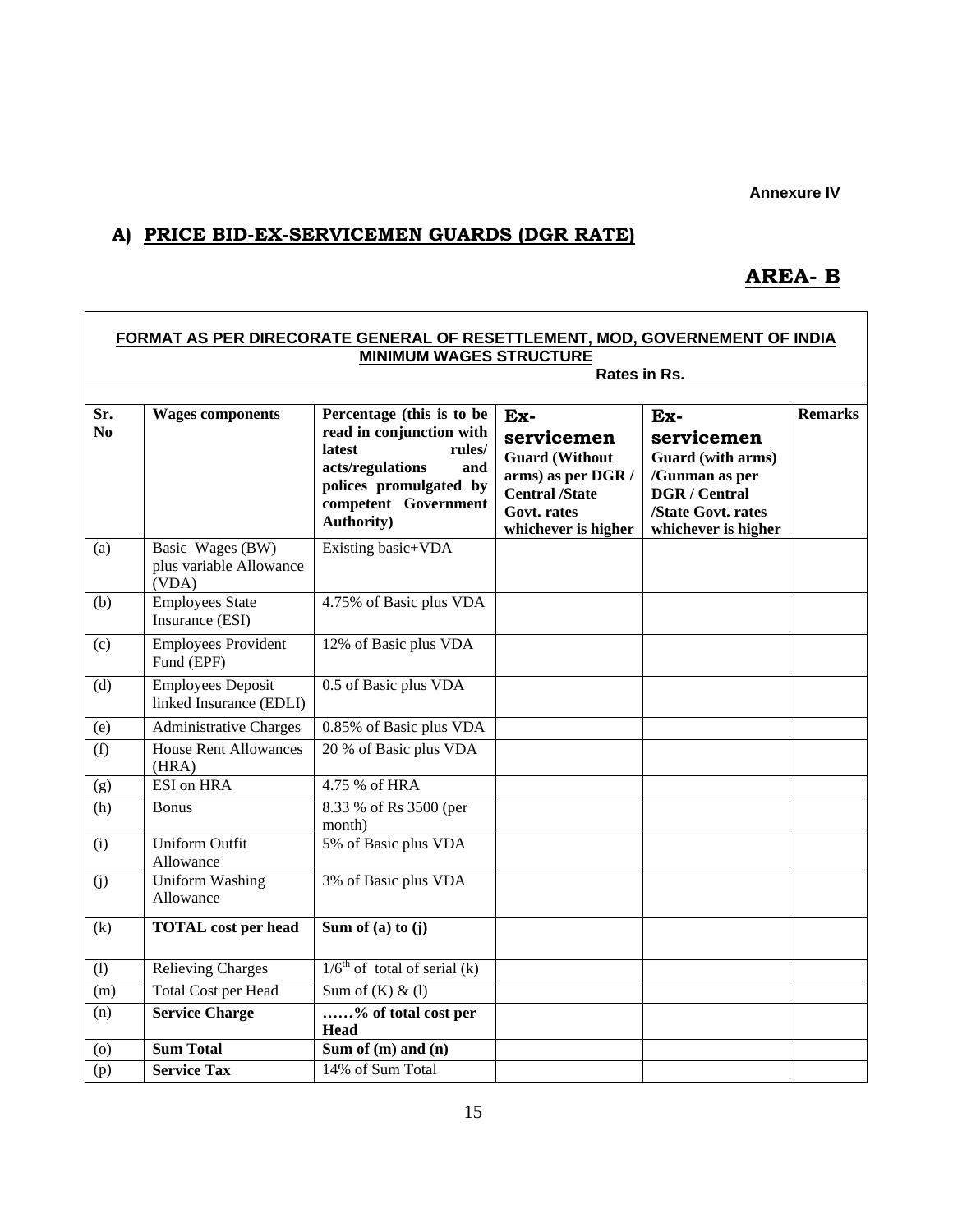| <b>Final Total</b><br>(D)<br>Sum of $(0)$ and $($<br>( G |
|----------------------------------------------------------|
|----------------------------------------------------------|

## **B) PRICE BID -EX-SERVICEMEN GUARDS (DGR RATE)**

## **AREA- C**

|                       |                                                      | FORMAT AS PER DIRECORATE GENERAL OF RESETTLEMENT, MOD, GOVERNEMENT OF INDIA<br><b>AREA- C MINIMUM WAGES STRUCTURE</b>                                                               |                                                                                                                                 |                                                                                                                               |                |
|-----------------------|------------------------------------------------------|-------------------------------------------------------------------------------------------------------------------------------------------------------------------------------------|---------------------------------------------------------------------------------------------------------------------------------|-------------------------------------------------------------------------------------------------------------------------------|----------------|
|                       |                                                      |                                                                                                                                                                                     | Rates in Rs.                                                                                                                    |                                                                                                                               |                |
| Sr.<br>N <sub>0</sub> | <b>Wages components</b>                              | Percentage (this is to be<br>read in conjunction with<br><b>latest</b><br>rules/<br>acts/regulations<br>and<br>polices promulgated by<br>competent Government<br><b>Authority</b> ) | Ex-<br>servicemen<br><b>Guard (Without</b><br>arms) as per DGR /<br><b>Central /State</b><br>Govt. rates<br>whichever is higher | Ex-<br>servicemen<br>Guard (with arms)<br>/Gunman as per<br><b>DGR</b> / Central<br>/State Govt. rates<br>whichever is higher | <b>Remarks</b> |
| (a)                   | Basic Wages (BW)<br>plus variable Allowance<br>(VDA) | Existing basic+VDA                                                                                                                                                                  |                                                                                                                                 |                                                                                                                               |                |
| (b)                   | <b>Employees State</b><br>Insurance (ESI)            | 4.75% of Basic plus VDA                                                                                                                                                             |                                                                                                                                 |                                                                                                                               |                |
| (c)                   | <b>Employees Provident</b><br>Fund (EPF)             | 12% of Basic plus VDA                                                                                                                                                               |                                                                                                                                 |                                                                                                                               |                |
| (d)                   | <b>Employees Deposit</b><br>linked Insurance (EDLI)  | 0.5 of Basic plus VDA                                                                                                                                                               |                                                                                                                                 |                                                                                                                               |                |
| (e)                   | <b>Administrative Charges</b>                        | 0.85% of Basic plus VDA                                                                                                                                                             |                                                                                                                                 |                                                                                                                               |                |
| (f)                   | <b>House Rent Allowances</b><br>(HRA)                | 10 % of Basic plus VDA                                                                                                                                                              |                                                                                                                                 |                                                                                                                               |                |
| (g)                   | <b>ESI</b> on HRA                                    | 4.75 % of HRA                                                                                                                                                                       |                                                                                                                                 |                                                                                                                               |                |
| (h)                   | <b>Bonus</b>                                         | 8.33 % of Rs 3500 (per<br>month)                                                                                                                                                    |                                                                                                                                 |                                                                                                                               |                |
| (i)                   | <b>Uniform Outfit</b><br>Allowance                   | 5% of Basic plus VDA                                                                                                                                                                |                                                                                                                                 |                                                                                                                               |                |
| (i)                   | <b>Uniform Washing</b><br>Allowance                  | 3% of Basic plus VDA                                                                                                                                                                |                                                                                                                                 |                                                                                                                               |                |
| (k)                   | <b>TOTAL</b> cost per head                           | Sum of (a) to $(j)$                                                                                                                                                                 |                                                                                                                                 |                                                                                                                               |                |
| (1)                   | <b>Relieving Charges</b>                             | $1/6th$ of total of serial (k)                                                                                                                                                      |                                                                                                                                 |                                                                                                                               |                |
| (m)                   | Total Cost per Head                                  | Sum of $(K)$ & $(1)$                                                                                                                                                                |                                                                                                                                 |                                                                                                                               |                |
| (n)                   | <b>Service Charge</b>                                | % of total cost per<br><b>Head</b>                                                                                                                                                  |                                                                                                                                 |                                                                                                                               |                |
| $\left( 0 \right)$    | <b>Sum Total</b>                                     | Sum of $(m)$ and $(n)$                                                                                                                                                              |                                                                                                                                 |                                                                                                                               |                |
| (p)                   | <b>Service Tax</b>                                   | 14% of Sum Total                                                                                                                                                                    |                                                                                                                                 |                                                                                                                               |                |
| (q)                   | <b>Final Total</b>                                   | Sum of $(0)$ and $(P)$                                                                                                                                                              |                                                                                                                                 |                                                                                                                               |                |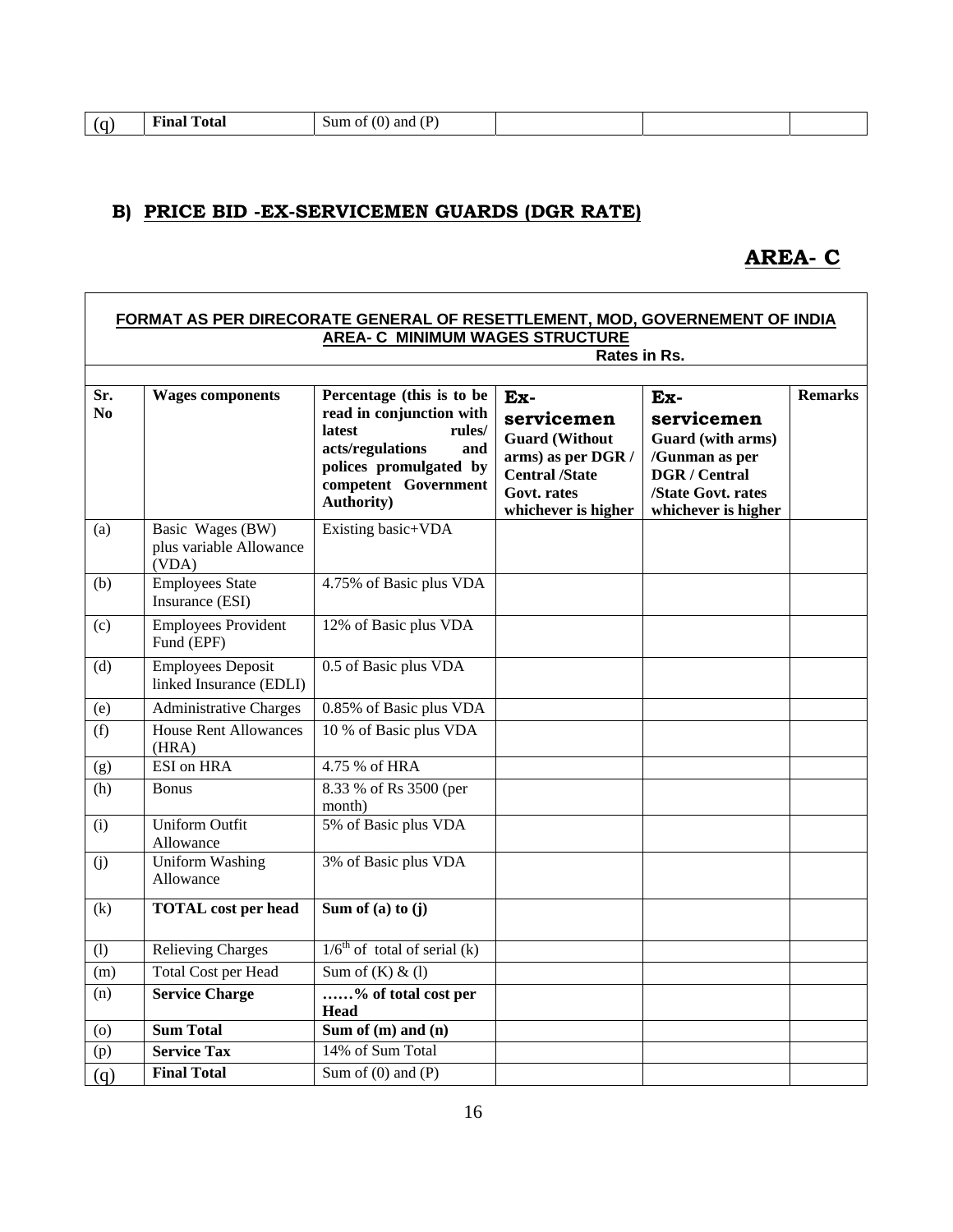## **C) PRICE BID– NON EX-SERVICEMEN GUARDS CENTRAL / STATE GOVT. RATES**

## **AREA-B**

| Srl.<br><b>No</b> | <b>Wages component</b>                              | Percentage (this is to<br>be read in conjunction<br>with latest rules / acts/<br>regulations<br>and<br>polices<br>promulgated<br>by<br>competent<br>Government<br><b>Authority</b> ) | Ex-<br><b>Non</b><br>servicemen<br>Guards (Without<br>arms) Watchmen<br>As per Labour<br><b>Department</b><br>(Centre / State)<br>rate. | Ex-<br><b>Non</b><br>servicemen<br>Guard (with arms)<br>/Gunman As per<br>Labour<br><b>Department</b><br>(Centre /<br>State)<br>rate. | <b>Remarks</b> |
|-------------------|-----------------------------------------------------|--------------------------------------------------------------------------------------------------------------------------------------------------------------------------------------|-----------------------------------------------------------------------------------------------------------------------------------------|---------------------------------------------------------------------------------------------------------------------------------------|----------------|
| (a)               | Basic Wages (BW) plus<br>variable Allowance (VDA)   | <b>Existing basic Plus</b><br><b>VDA</b>                                                                                                                                             |                                                                                                                                         |                                                                                                                                       |                |
| (b)               | <b>Employees State Insurance</b><br>(ESI)           | 4.75% of Basic plus<br><b>VDA</b>                                                                                                                                                    |                                                                                                                                         |                                                                                                                                       |                |
| (c)               | <b>Employees Provident Fund</b><br>(EPF)            | 12% of Basic plus<br><b>VDA</b>                                                                                                                                                      |                                                                                                                                         |                                                                                                                                       |                |
| (d)               | <b>Employees Deposit linked</b><br>Insurance (EDLI) | 0.5 of Basic plus VDA                                                                                                                                                                |                                                                                                                                         |                                                                                                                                       |                |
| (e)               | Administrative Charges                              | 0.85% of Basic plus<br><b>VDA</b>                                                                                                                                                    |                                                                                                                                         |                                                                                                                                       |                |
| (f)               | <b>House Rent Allowances</b><br>(HRA)               | % of Basic plus<br>VDA if applicable                                                                                                                                                 |                                                                                                                                         |                                                                                                                                       |                |
| (g)               | <b>ESI</b> on HRA                                   | On HRA                                                                                                                                                                               |                                                                                                                                         |                                                                                                                                       |                |
| (h)               | <b>Bonus</b>                                        | 8.33 % of Rs 3500 (per<br>month)                                                                                                                                                     |                                                                                                                                         |                                                                                                                                       |                |
| (i)               | <b>Uniform Outfit Allowance</b>                     |                                                                                                                                                                                      |                                                                                                                                         |                                                                                                                                       |                |
| (j)               | <b>Uniform Washing</b><br>Allowance                 |                                                                                                                                                                                      |                                                                                                                                         |                                                                                                                                       |                |
| (k)               | <b>TOTAL</b> cost per head                          | Sum of (a) to $(j)$                                                                                                                                                                  |                                                                                                                                         |                                                                                                                                       |                |
| (1)               | <b>Relieving Charges</b>                            | $1/6th$ of total of serial<br>(k)                                                                                                                                                    |                                                                                                                                         |                                                                                                                                       |                |
| (m)               | Total Cost per Head                                 | $\overline{\text{Sum of (K)} \& (1)}$                                                                                                                                                |                                                                                                                                         |                                                                                                                                       |                |
| (n)               | <b>Service Charge</b>                               | % of total cost<br>per head                                                                                                                                                          |                                                                                                                                         |                                                                                                                                       |                |
| (o)               | <b>Sum Total</b>                                    | Sum of (m) and (n)                                                                                                                                                                   |                                                                                                                                         |                                                                                                                                       |                |
| (p)               | <b>Service Tax</b>                                  | 14% of Sum Total                                                                                                                                                                     |                                                                                                                                         |                                                                                                                                       |                |
| (q)               | <b>Final Total</b>                                  | Sum of $(0)$ and $(p)$                                                                                                                                                               |                                                                                                                                         |                                                                                                                                       |                |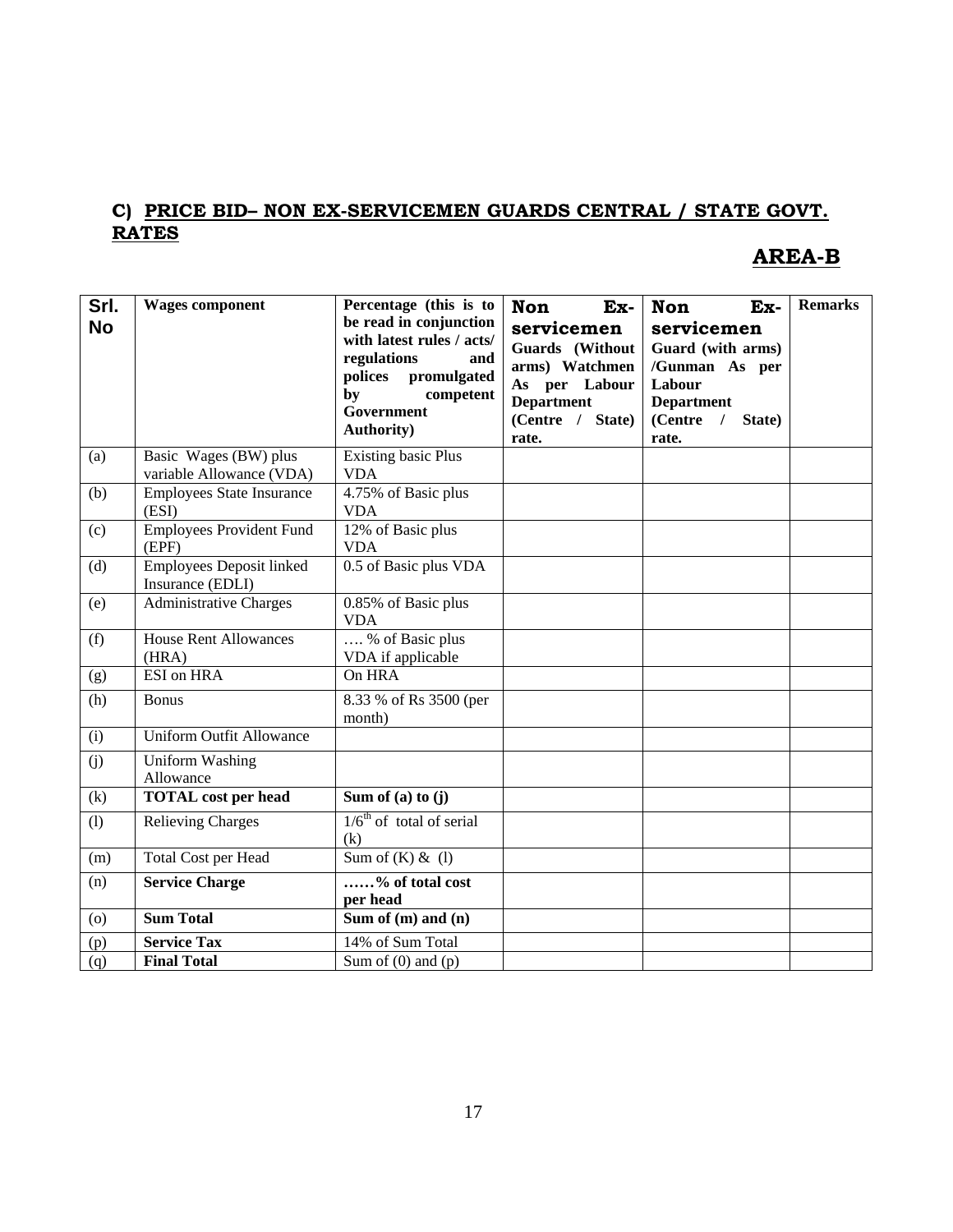## **D) PRICE BID– NON EX-SERVICEMEN GUARDS CENTRAL / STATE GOVT. RATES**

## **AREA-C**

| Srl.<br><b>No</b> | <b>Wages component</b>                              | Percentage (this is to<br>be read in conjunction<br>with latest rules / acts/<br>regulations<br>and<br>polices promulgated<br>by<br>competent<br>Government<br><b>Authority</b> ) | <b>Non</b><br>Ex-<br>servicemen<br>Guards (Without<br>arms) Watchmen<br>As per Labour<br><b>Department</b><br>(Centre / State)<br>rate. | <b>Non</b><br>Ex-<br>servicemen<br>Guard (with arms)<br>/Gunman As per<br>Labour<br><b>Department</b><br>(Centre<br>/ State)<br>rate. | <b>Remarks</b> |
|-------------------|-----------------------------------------------------|-----------------------------------------------------------------------------------------------------------------------------------------------------------------------------------|-----------------------------------------------------------------------------------------------------------------------------------------|---------------------------------------------------------------------------------------------------------------------------------------|----------------|
| (a)               | Basic Wages (BW) plus<br>variable Allowance (VDA)   | <b>Existing basic Plus</b><br><b>VDA</b>                                                                                                                                          |                                                                                                                                         |                                                                                                                                       |                |
| (b)               | <b>Employees State Insurance</b><br>(ESI)           | 4.75% of Basic plus<br><b>VDA</b>                                                                                                                                                 |                                                                                                                                         |                                                                                                                                       |                |
| (c)               | <b>Employees Provident Fund</b><br>(EPF)            | $\overline{12\%}$ of Basic plus<br><b>VDA</b>                                                                                                                                     |                                                                                                                                         |                                                                                                                                       |                |
| (d)               | <b>Employees Deposit linked</b><br>Insurance (EDLI) | 0.5 of Basic plus VDA                                                                                                                                                             |                                                                                                                                         |                                                                                                                                       |                |
| (e)               | <b>Administrative Charges</b>                       | 0.85% of Basic plus<br><b>VDA</b>                                                                                                                                                 |                                                                                                                                         |                                                                                                                                       |                |
| (f)               | House Rent Allowances<br>(HRA)                      | % of Basic plus<br>VDA if applicable                                                                                                                                              |                                                                                                                                         |                                                                                                                                       |                |
| (g)               | <b>ESI</b>                                          | On HRA                                                                                                                                                                            |                                                                                                                                         |                                                                                                                                       |                |
| (h)               | <b>Bonus</b>                                        | 8.33 % of Rs 3500 (per<br>month)                                                                                                                                                  |                                                                                                                                         |                                                                                                                                       |                |
| (i)               | <b>Uniform Outfit Allowance</b>                     |                                                                                                                                                                                   |                                                                                                                                         |                                                                                                                                       |                |
| (j)               | <b>Uniform Washing</b><br>Allowance                 |                                                                                                                                                                                   |                                                                                                                                         |                                                                                                                                       |                |
| (k)               | <b>TOTAL</b> cost per head                          | Sum of (a) to $(j)$                                                                                                                                                               |                                                                                                                                         |                                                                                                                                       |                |
| (1)               | <b>Relieving Charges</b>                            | $1/6th$ of total of serial<br>(k)                                                                                                                                                 |                                                                                                                                         |                                                                                                                                       |                |
| (m)               | Total Cost per Head                                 | Sum of $(K)$ & $(l)$                                                                                                                                                              |                                                                                                                                         |                                                                                                                                       |                |
| (n)               | <b>Service Charge</b>                               | $\overline{\ldots}$ % of total cost<br>per head                                                                                                                                   |                                                                                                                                         |                                                                                                                                       |                |
| (o)               | <b>Sum Total</b>                                    | Sum of $(m)$ and $(n)$                                                                                                                                                            |                                                                                                                                         |                                                                                                                                       |                |
| (p)               | <b>Service Tax</b>                                  | 14% of Sum Total                                                                                                                                                                  |                                                                                                                                         |                                                                                                                                       |                |
| (q)               | <b>Final Total</b>                                  | Sum of $(0)$ and $(p)$                                                                                                                                                            |                                                                                                                                         |                                                                                                                                       |                |

We hereby confirm that the Basic plus VDA/Special Allowance/DA. quoted above is not less than the current minimum wages stipulated by the Ministry of Labor and Employment, Government of India / Gvt. of Madhya Pradesh and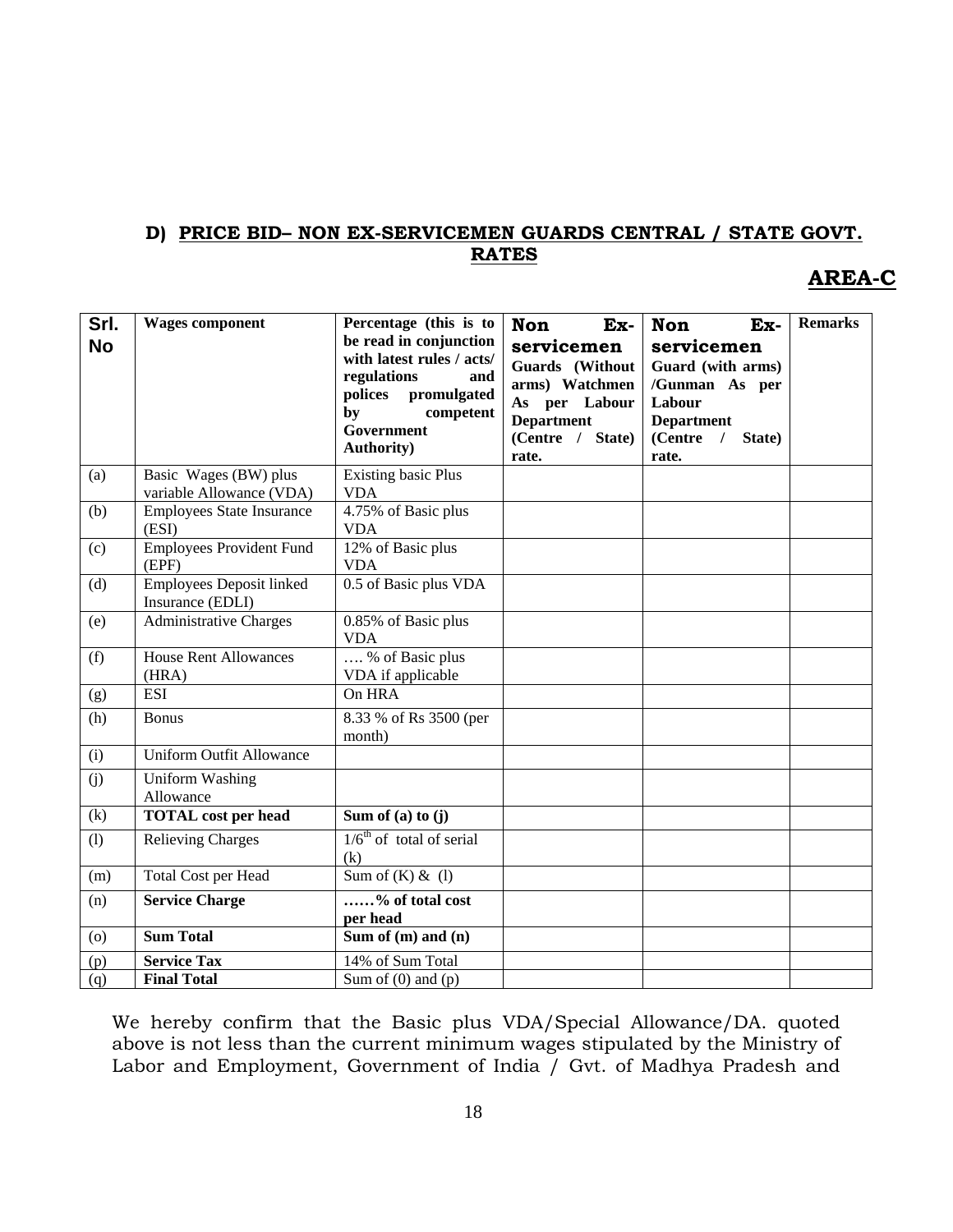that other mandatory charges, i.e., EPF, ESI, Adm Charges on PF, Bonus & gratuity etc if applicable are in conformity with the provisions of the respective Acts. We further agree that the Price Bid will be rejected if any of the above rates and percentages are not in compliance with the respective statutory laws.

 $DATE$ 

DESIGNATION:

SIGNATURE:

NAME OF THE FIRM / AGENCY WITH OFFICE STAMP

### **Note:**

1. Agencies are to quote service charge in percentage terms at serial **"n"** of the above price bid. (The service charge is the only components which may vary therefore the quote of the same should be realistic.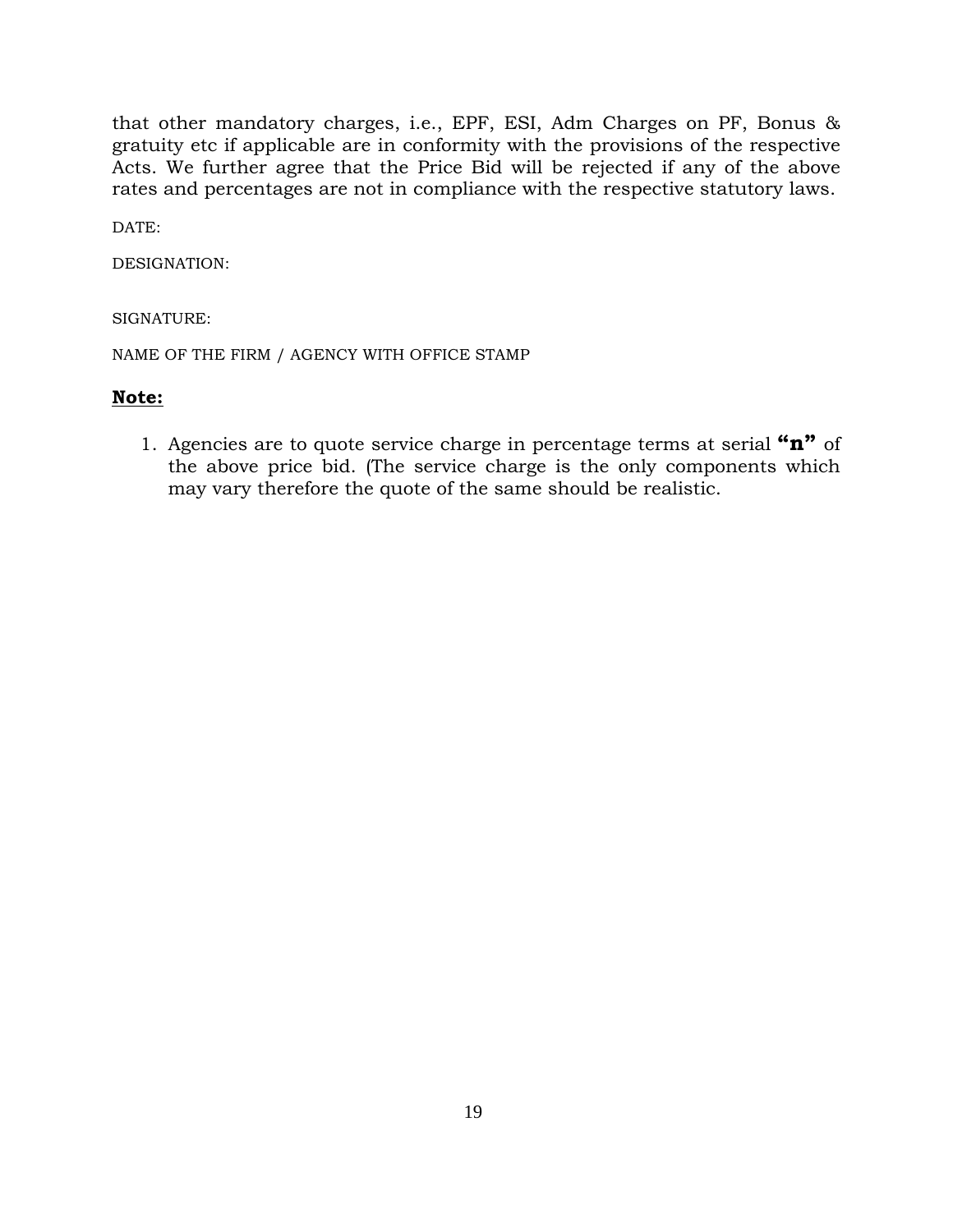## **ANNEXURE-V**

## **Name of the PSA:**

## **Technical Evaluation**

| <b>S1.</b><br>No. | Information to be<br>provided                                                                                        | To be filled by<br>the Bidder | For<br>office | <b>Evaluation</b><br>marks                                    | <b>Remarks</b>                                                                                                       |
|-------------------|----------------------------------------------------------------------------------------------------------------------|-------------------------------|---------------|---------------------------------------------------------------|----------------------------------------------------------------------------------------------------------------------|
| 1.                | Annual Turnover<br>(in Lakhs) during<br>last three financial<br>years                                                |                               | use           | Above 1 Cr-1<br>point<br>Maximum<br>above 3 cr-2<br>points    |                                                                                                                      |
| 2.                | Services presently<br>being provided in<br>Number of<br>Nationalized banks<br>and Number of<br>guards per bank.      |                               |               | Per PSU Bank 2<br>Points(Minimum<br>10 guards in<br>PSU bank) | Maximum 5 PSU<br>banks will be<br>considered (Copy of<br>deployment order,<br>location & address to<br>be furnished) |
| 3.                | Deployment<br>of<br>Security guard for<br>the last five years<br>in PSU's Banks                                      |                               |               | Minimum 01<br>yrs- 1 point.<br>Above 1 yrs -2<br>points       |                                                                                                                      |
| 4.                | Own<br>infrastructure<br>for<br>their<br>training<br>having<br>guards<br>Licence from C A /<br>DG Home guard.        |                               |               | 4 points                                                      |                                                                                                                      |
| 5.                | Training set-up<br>[No. of Trainers]<br>(a) Part-Time<br>(b) Full-Time<br>(c) Ex Officers<br>(d) $Ex$ JCO/0R<br>Rank |                               |               | 2 points (Each<br>post 1/2 points)                            |                                                                                                                      |
| 6.                | Have an office at<br>places mentioned<br>above, with<br>telephone & fax<br>and manned<br>during the office<br>hours  |                               |               | 6 points                                                      | For the last 2 yrs<br>(proof)                                                                                        |
| 7.                | ISO 9001-2008<br>Certification of the<br>firm(Yes/No)                                                                |                               |               | 2 points                                                      |                                                                                                                      |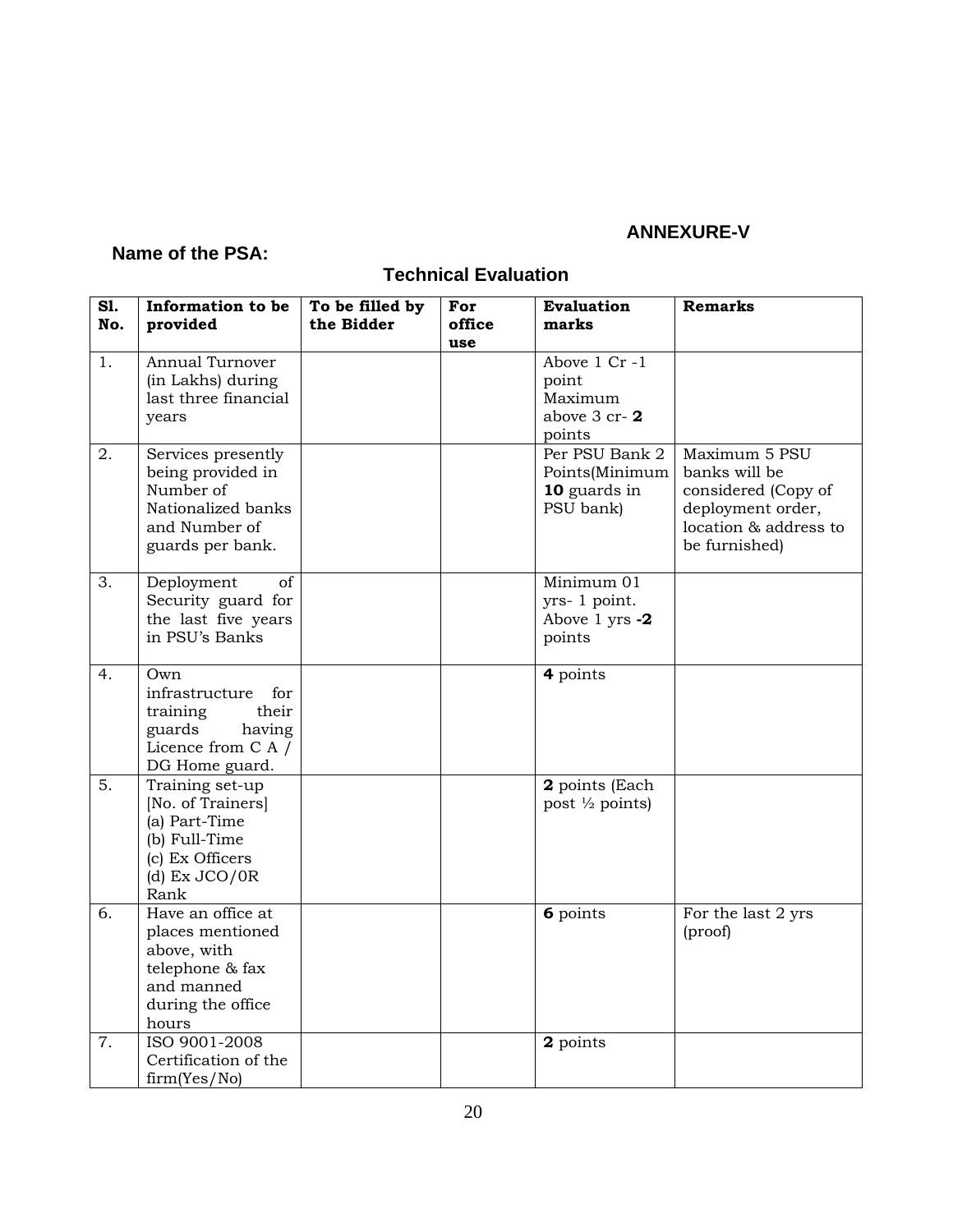| 8. | DGR empanelment   |  | 4 points  | Non DGR can also |
|----|-------------------|--|-----------|------------------|
|    | PSARA             |  |           | apply            |
|    | appropriate       |  |           |                  |
|    | with<br>authority |  |           |                  |
|    | proof             |  |           |                  |
|    | <b>TOTAL</b>      |  | 32 POINTS |                  |

## **1) Minimum qualifying points should be 20 points and above.**

**2) Deduction of 2 points for unsatisfactory service for each year per reference site (Maximum three references) in the past in any PSB.** 

DATE:

SIGNATURE:

DESIGNATION:

NAME OF THE FIRM/AGENCY WITH OFFICE STAMP

### **Note: Photocopies of all necessary documents (pertaining to technical evaluation/ Eligibility) duly self attested must be enclosed and flagged for verification by the bank on the information provided.**

- a) PSAs should be either registered companies or registered partnership firms reputed for providing Security guards' services.
- b) PSAs should have license in accordance with Private Security Regulation Act 2005 in states, where the Act has been implemented.
- c) PSAs should have their own infrastructure for training their guards.
- d) PSAs should have credible Supervisory Infrastructure.
- e) PSAs should have Income Tax PAN and the latest Clearance Certificate.
- f) PSAs should have Audited Balance Sheets and Profit & Loss Accounts for the past three years and the average turnover of the PSAs in the last three years should not be less than one crore rupees.
- g) PSAs should have Registration under Shops & Establishments Act.
- h) PSAs should have a valid certificate from ESI Corporation.
- i) PSAs should have a valid certificate under EPF & Miscellaneous Provisions Act 1952.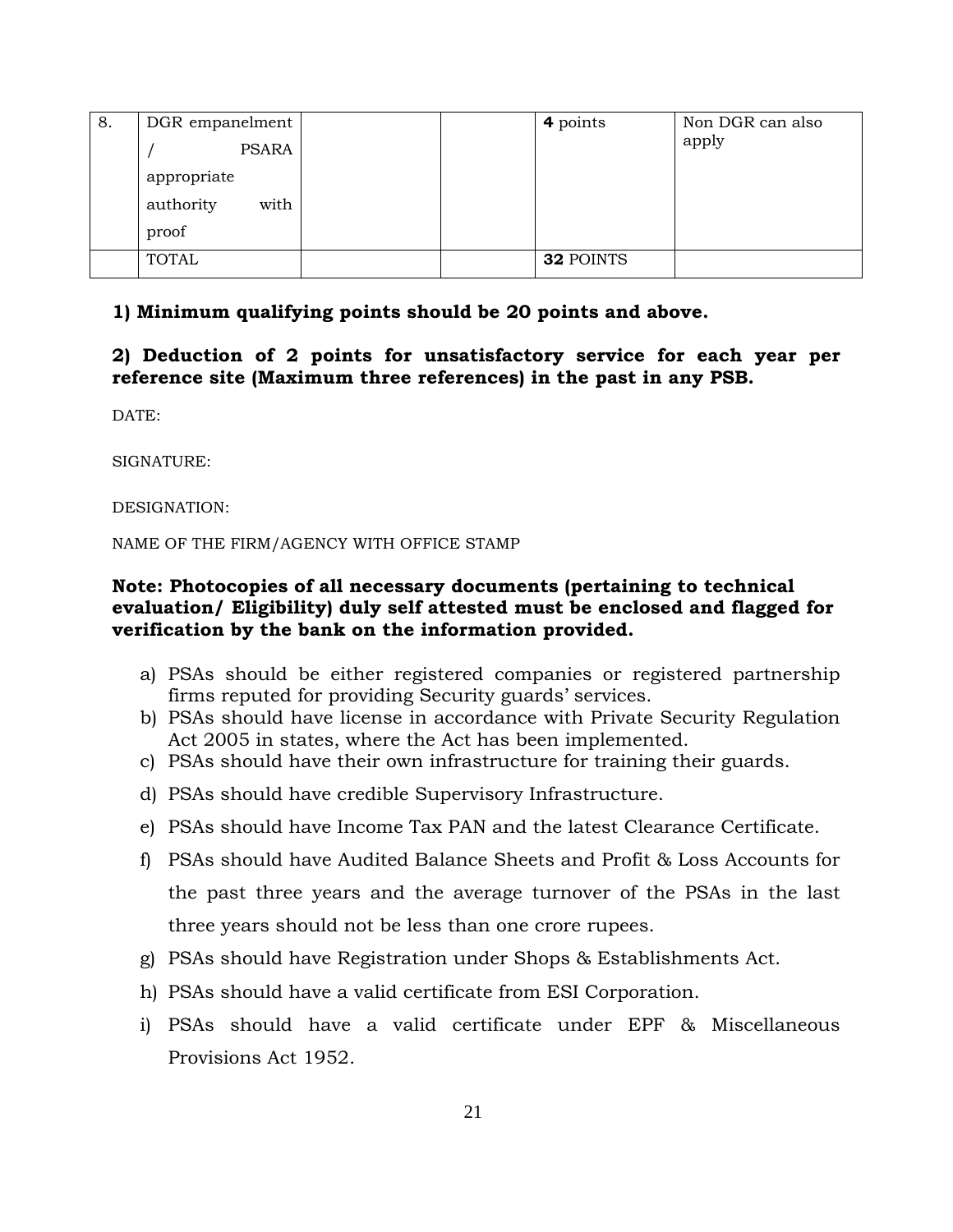- j) PSAs should have documents proving compliance of Minimum Wages Act 1948 and other Labor laws and rules.
- k) PSAs should have an office in Bhopal, Gwalior, Betul, Sehore District, Vidisha, Hoshangabad, Timarni, Guna Raisen & Ashok Nagar as the case may be, with telephone & fax and manned during the office hours.
- l) PSAs should have been in the business of providing Security guard services at least for the last three years preferably PSU's Banks.
- m) PSAs should furnish three Reference Sites and on request by the Bank the Referees should testify about the performance of the PSAs to the Bank's satisfaction.
- n) PSAs should have on its roles minimum 200 Security Guards. (Attach proof)
- o) PSAs should submit solvency certificate of Rs 10, 00,000/- (Rupees Ten lacs only.)
- p) PSA should furnish documents from appropriate Authorities.
- **q)** ISO 9001-2008 Certificates is desirable.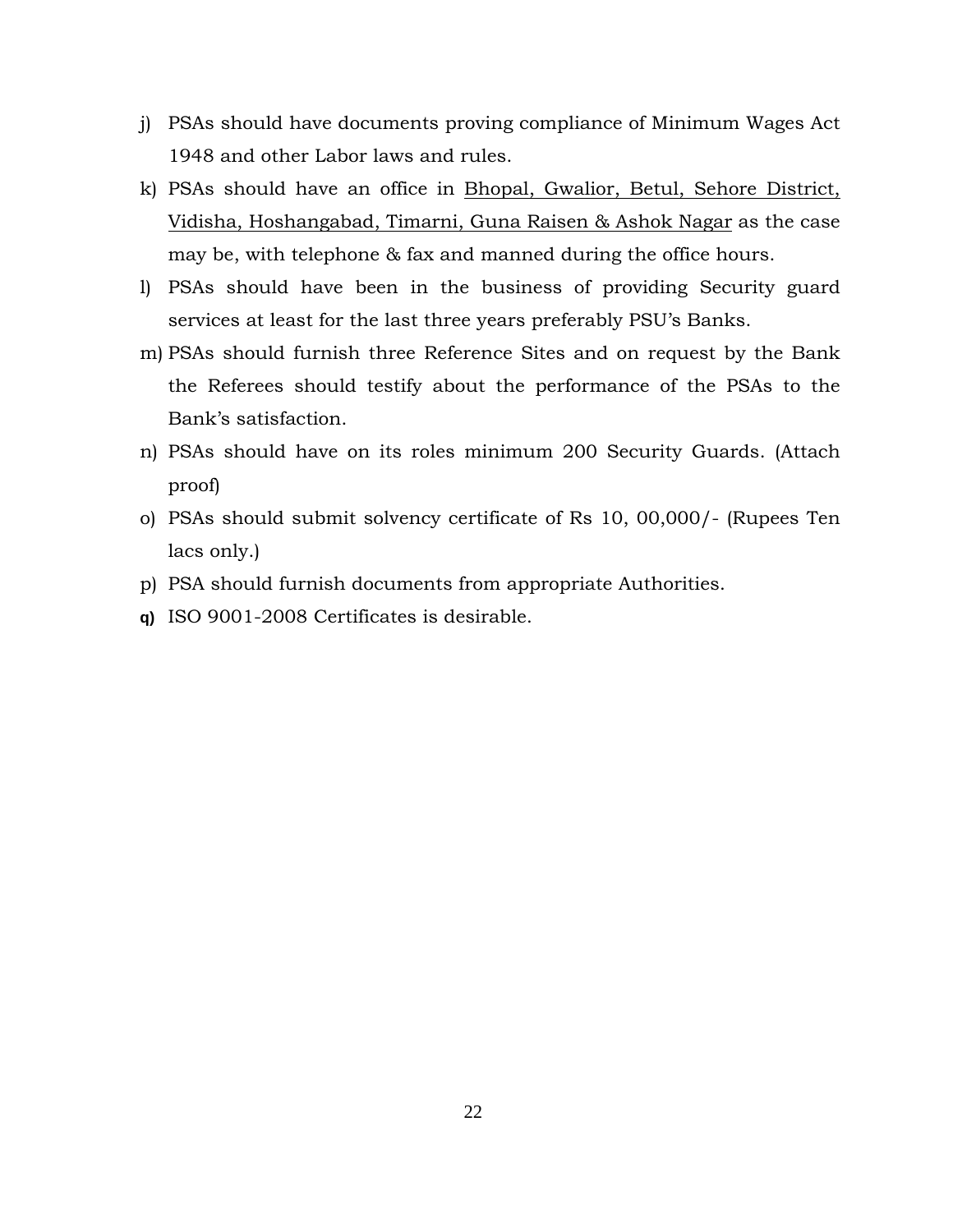**Annexure VI** 

### **AGREEMENT OF CONTRACT FOR SECURITY SERVICES AT BANK OF MAHARASHTRA,**

Address:

This Agreement is entered on the … day of ……….

**BETWEEN** 

**Bank of Maharashtra, a New Bank constituted under the Banking Companies (Acquisition & Transfer of Undertakings) Act, 1970, having its Head Office at Lokmangal, 1501, Shivajinagar, Pune 411 005 and having one of its Zonal Offices at Bhopal at 1/14, Jail Road, Administrative Zone, Bhopal-462011** (hereinafter referred to as the "Principal Employer") which expression unless repugnant to the context or meaning thereof shall include its Successors and assigns of the First Part.

**And** 

**M/s. ,** a Private Security Agency, a Proprietary firm represented by its Proprietor Shri/Smt --------------------and having its office at- -----------------------------------------------hereinafter referred to as the **'Private Security Agency'** which expression shall include its Director, Proprietor, his heirs, executors, successors and assigns of the Second Part.

WHEREAS:

**THE PRIVATE SECURITY AGENCY** is a proprietary firm / Pvt. Ltd. Company and has been empanelled by DGR, Government of India, Ministry of Defense vide DGR letter dated……………….or Registered by Controlling Authority as per PSAR Act, 2005 and possesses the knowledge and experience in the lines of providing Security / Armed Un Armed Guarding Services and is desirous of undertaking such contract with the Principal Employer by complying with all statutory requirements.

The Private Security Agency has represented to the Principal Employer that **he**  is aware of all the rules and regulations prescribed under various Acts and shall abide by the same.

The Principal Employer intends to engage the **Private Security Agency, on** the terms and conditions hereinafter contained

**THE PRIVATE SECURITY AGENCY** declares that there is no enquiry or litigation pending against it in any of the Court/Tribunal/Forum and he/it is not debarred from carrying on the activity.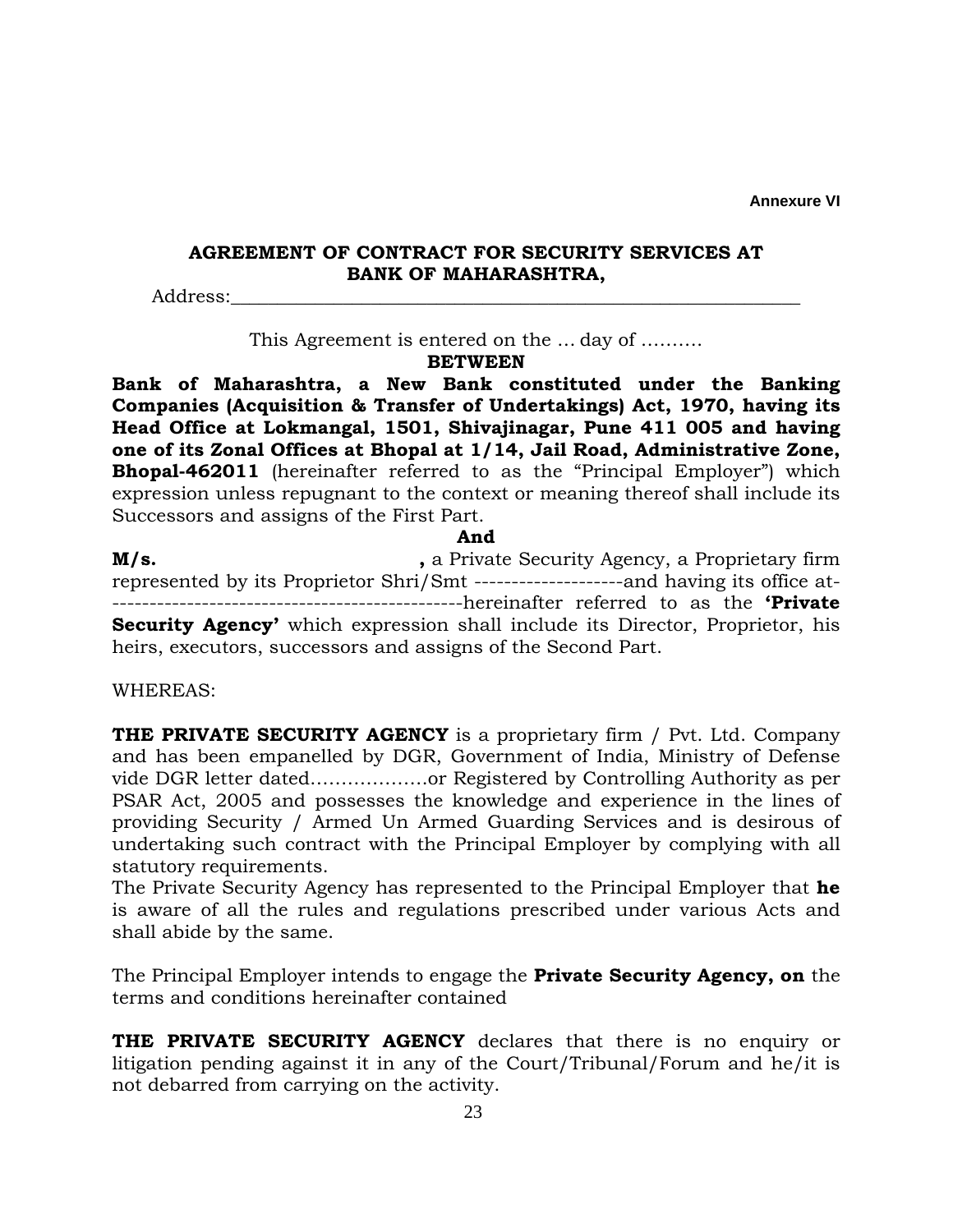**AND WHEREAS THE PRIVATE SECURITY AGENCY** has approached the Principal Employer and offered to render the services and in pursuance of the discussions between the Principal Employer and **The Private Security Agency** the parties have agreed to enter into a contract on the terms and conditions mentioned hereinafter:-

- 01. **The Private Security Agency** has agreed to provide \_\_\_\_\_\_\_\_\_\_\_\_ No of Security Guards and-----------No of Armed Security Guards & on contractual basis as per list attached as Annexure I.
- 02. The period of contract will be 12 calendar months with effect from <u>\_\_\_\_\_\_</u>to \_\_\_\_\_\_\_\_\_\_\_\_. If the contract is not terminated by either party, it will be deemed that the same stands renewed for further period with mutual consent on the same terms and conditions.
- 03. The Private Security Agency shall abide by all the statutory provisions such as Labour Laws, the Private Security Agencies (Regulation) Act, 2005, the Maharashtra Private Security Guards (Regulation of Employment & Welfare) Act, 1981 etc./ As per the LOCAL ENACTMENTS, rules and regulation specified by the Central / State Govt. and shall be responsible for all the statutory compliances in respect thereof.
- **04.** The rates offered by **The Private Security Agency** as per Minimum Wages Act 1948 (are given at **Annexure II & III** attached, which are inclusive of Relievers charges on account of absence) and other relevant labour laws and accepted by the Principal **Employer/ as per the rules and regulation specified by the Central / State Govts.**
- 05. **The Private Security Agency** shall submit the list of all the guards along with their home address, thumb impressions, Police verification, medical fitness certificates and photo proof to Principal employer.
- 06. **The Private Security Agency** will take immediate & suitable steps to ensure that lapses in discharge of security functions, if any, when brought to its notice, are corrected/ removed.
- 07. The turnout of the Guards will be of a high standard so that they appear smart and remain alert.
- 08. The Private Security Agency agrees that the guards employed by them will be below 50 years of age and remain their employees. The Principal Employer will not be responsible in any way or liable for the payment of wages, salaries, HRA, leave payment, Gratuity, Bonus & other allowances, if any, as per the law or otherwise.
- **09. The Private Security Agency** agrees that it would pay wages to thair guards vide guidelines issued by DGR / Central / State Government. It also agreed by the Private Security Agency to pay HRA fixed as per The Maharashtra Workmen's Minimum House Rent Allowance Act 1983 or **as per enactments if applicable in State.**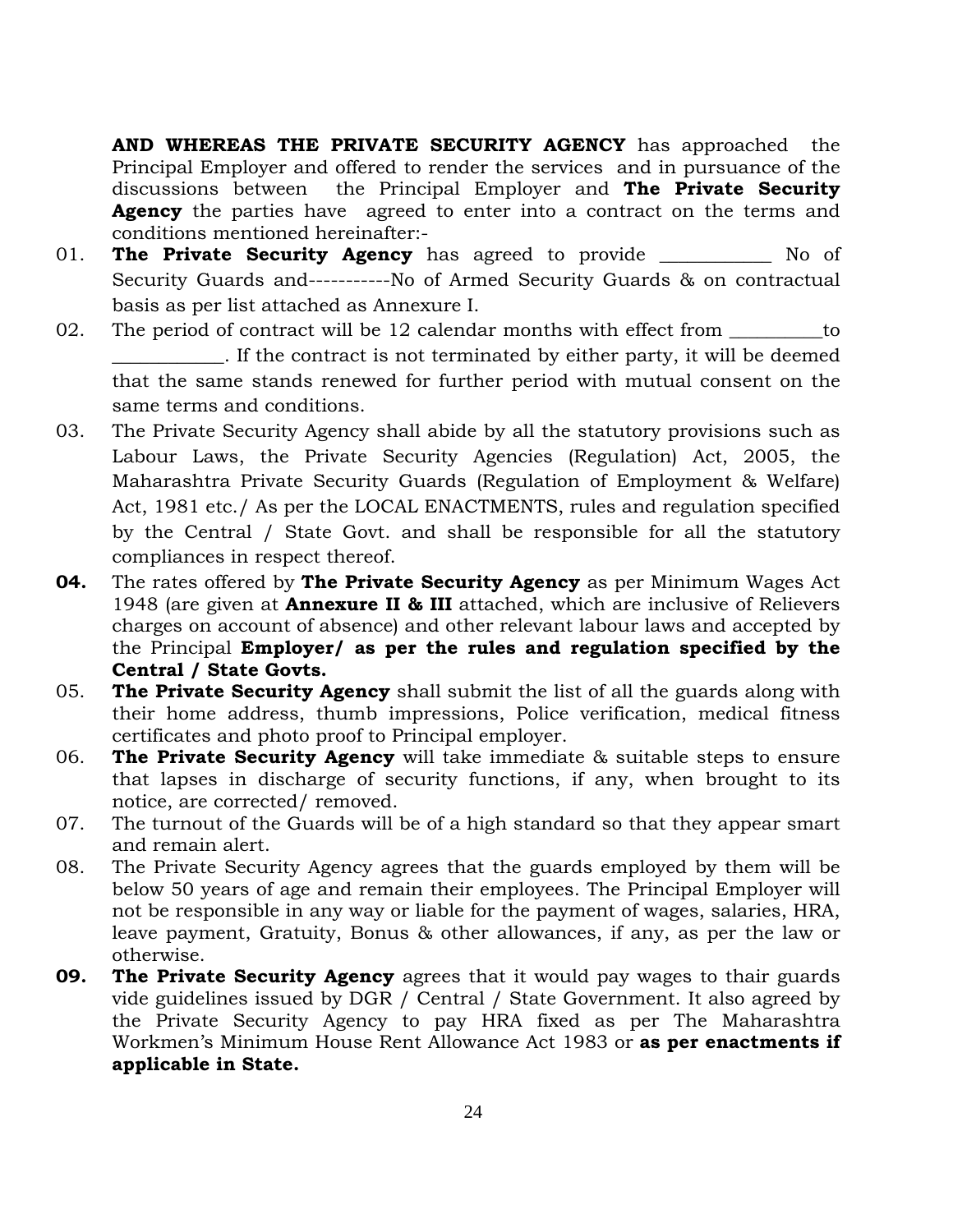- 10. **The Private Security Agency** agrees that it shall be responsible to ensure that the security guards shall be properly attired and shall abide by all normal rules of discipline and good behavior. **The Private Security Agency** will issue, uniforms, Lathi, whistle and torch to all its security guards. In case of armed guards, PSA will arrange for registering the out of state guards with Local Police authority, with per pro licenses or issue their own gun to the guards with per pro licenses.
- 11. All necessary material/equipment to perform security duties shall be arranged by **The Private Security Agency.** The material brought within the premises of Principal Employer will be brought in to the notice of Principal Employer. Security of such material/equipment including the gun is no way the responsibility of Principal Employer.
- 12. Security staff provided by **The Private Security Agency** will perform and abide to perform duties **as per duty list provided by the bank like switching ON/OFF of electrical installation within the premises, water supply switching on/off, reporting of** personnel's without proper identification card along with other security functions. Periodic training and refresher training to guards will be ensured by the Private Security Agency at their cost.
- 13. In the event, if the employees **of the Private Security Agency** are involved in any act which is detrimental to the interest of the Principal Employer, Principal Employer reserves the right to direct **The Private Security Agency** to withdraw such person(s) from the premises of the Principal Employer without any advance notice to **The Private Security Agency**.
- 14. **The Private Security Agency** expressly undertakes to ensure that their employees shall comply with all safety rules and regulations in accordance with the Factories & other Labour Acts applicable to them.
- 15. **The Private Security Agency** shall provide non-alcoholic security guards to the Principal Employer. If any guard found intoxicated/under the influence of alcoholic drinks, he shall be immediately removed and his replacement given.
- 16. **Losses due to theft/pilferage/damage:** In case of theft/pilferage/damage of the property of Principal Employer, an FIR shall be lodged by the nominated representative of the Principal Employer. At the same time joint enquiry by the nominated representatives of the Principal Employer and **The Private Security Agency** will be carried out; if it is concluded by the joint enquiry that the loss/damage/pilferage/theft is caused due to negligence of **The Private Security Agency** to the extent as mutually agreed by both the parties, such loss must be made good by the **PSA**. However, such an action should only be taken after finalization of police investigation. Disciplinary action must be initiated against the defaulter guards by **The Private Security Agency.**
- 17. **The Private Security Agency** also agrees that their employees will be the member of ESI, PSA will be responsible to settled the claims expeditiously towards compensation and medical expenses in case of his employees met with an accident. The principal Employer does not have any responsibility in this connection.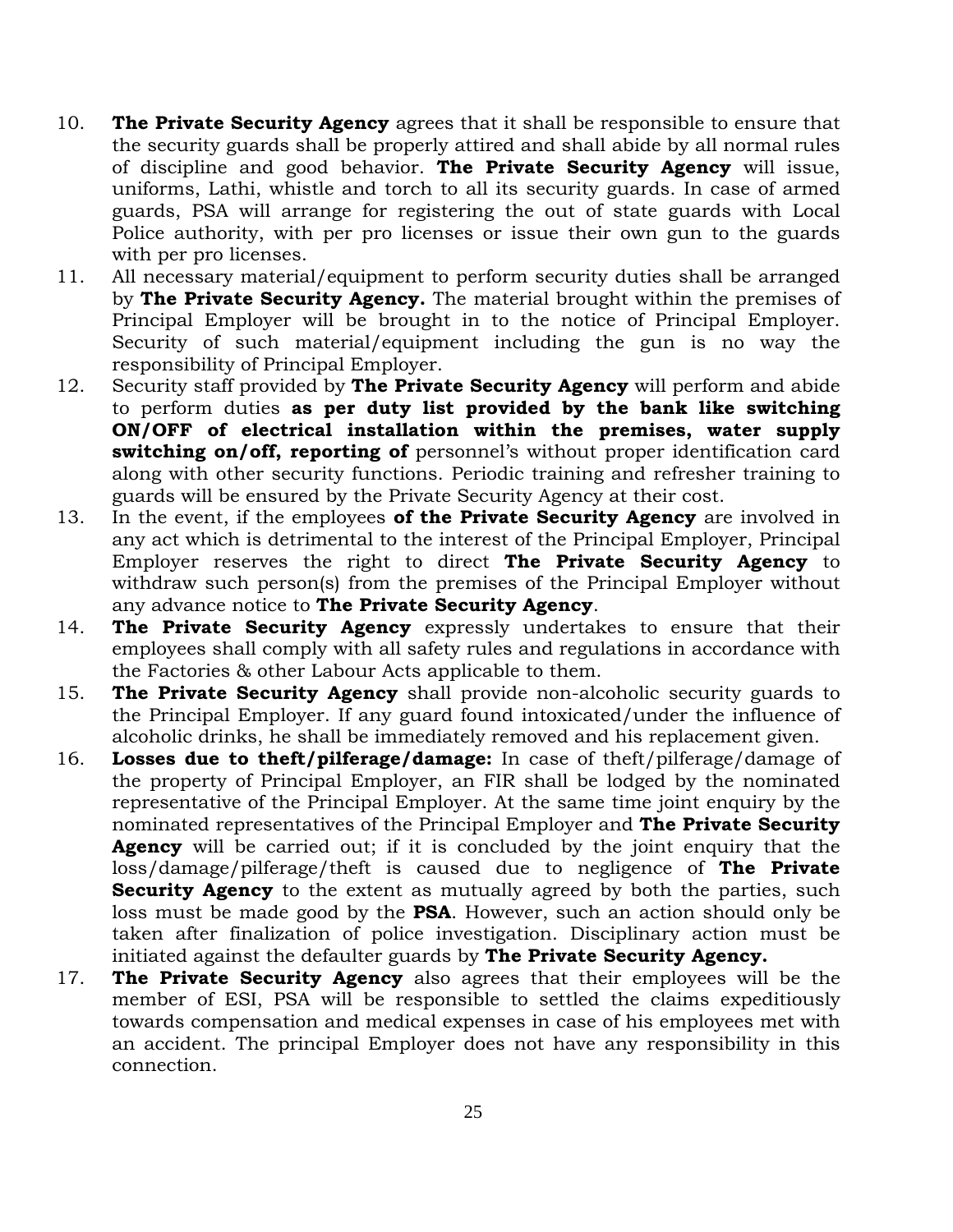- 18. **The Private Security Agency** agrees that they shall at all times indemnify and keep the Principal Employer saved against all claims for compensation under provisions of any law for the time being in force, all actions of their personnel, Government Authorities, security guards, unions etc. The claims of compensation will be settled by **The Private Security Agency** itself and no liability of claim settlement lies with Principal Employer.
- 19. **The Private Security Agency** agrees that it would comply with all rules and regulations under various Acts applicable to them and their employees. If it fails to comply with the provisions of various Acts and if the principal Employer apprehends any beach thereof, his contract is liable for termination forthwith. The Principal Employer also reserves its right to withhold the payment to **The Private Security Agency,** in such case**.**
- 20. **The Private Security Agency** agrees that they will ensure the compliance on the observations of all the provisions of the Contract Labour ( R & A) Act 1970, The Minimum Wages Act, 1948, The Payment of Wages Act 1936, The Employees Provident Fund Act 1948, The Payment of Gratuity Act 1972, The Employees State Insurance Act, 1948, Payment of Bonus Act, 1965 and other labour legislation as applicable to them or their employees from time to time. Any revisions or amendments made to these laws/Acts by the State/Central Government will be automatically applicable for compliance by the Principal employer and **The Private Security Agency** (i.e. contractor) without any separate sanction for the same.
- 21. Statutory amendments/ revisions made by Parliament, by Acts, legislative Government orders, instructions etc. regarding statutory issues of PF, Bonus, Service Tax, wages, Labour Laws or other laws of land and DGR instructions etc. shall be automatically applicable to this agreement. The revision of minimum wages is done twice in a year i.e. on 1st April and 1st October by the DGR / Central/ State Govts. in accordance with the provisions of Minimum Wages Act 1948 and the same shall be applicable and to be paid by the Principal Employer automatically with effect from the dates of revision without any separate sanction.
- 22. The Private Security Agency will organize checks and surprise checks to ensure that the security staff posted at the premises of Principal Employer are present, alert and perform their duties properly and will submit its report to the Principal Employer. Prior to deployment the security guards will be interviewed by the Bank officials and it will be at the discretion of the Bank to accept/reject the guards without assigning reason and it will be binding on the agency to accept the decision of the bank.
- 23. The Private Security Agency will be responsible to meet all statutory obligations of Government/Statutory bodies in respect of security personnel provided by them.
- 24. The Private Security Agency will submit monthly bill along with photocopies of challans for statutory compliances for the previous month by the first week of next month to the Principal Employer for releasing the payment. The bills will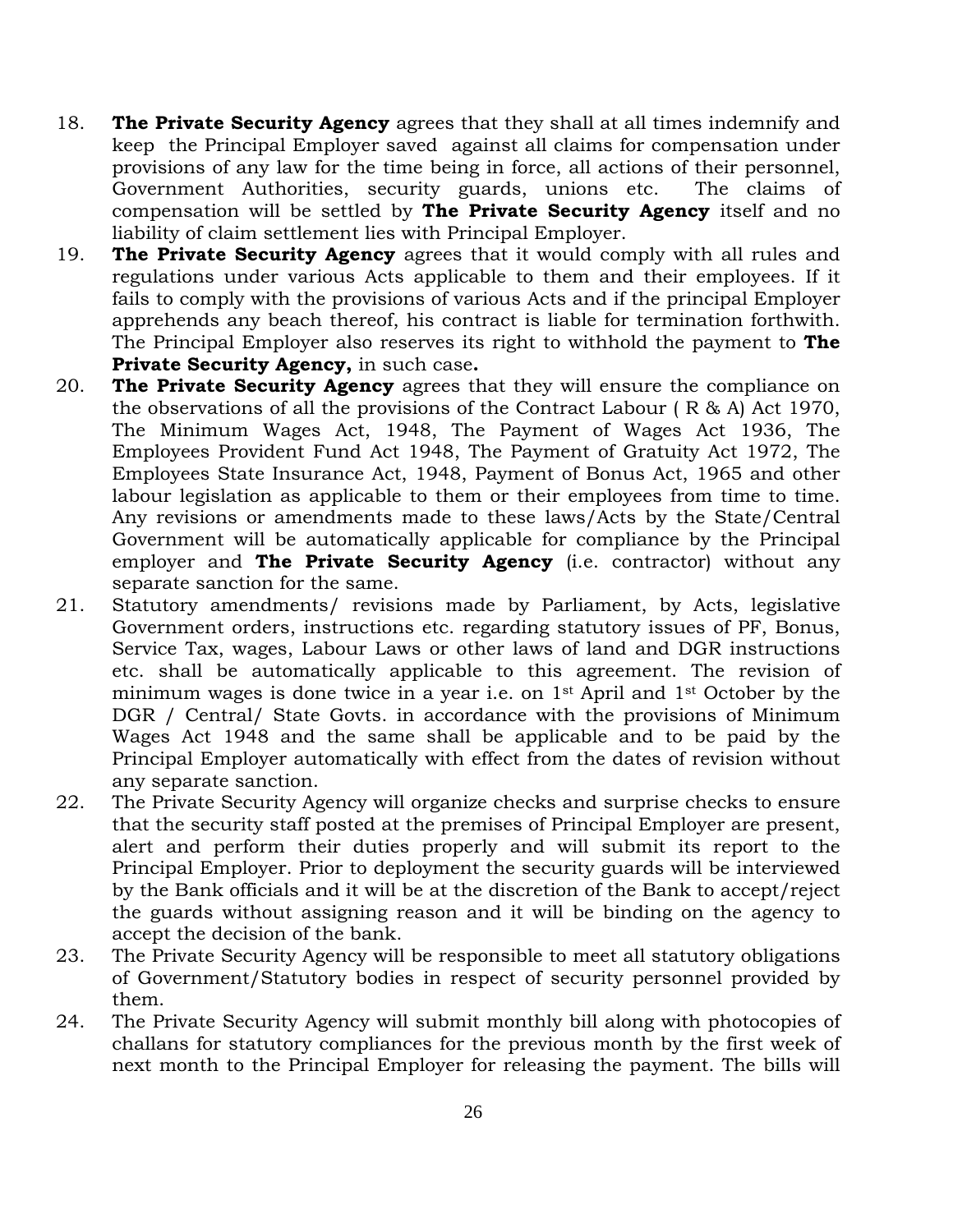be paid by the Principal Employer within 15 days of receipt subject to time taken in administrative / sanctioning procedure and availability of budget. With a view to ensure timely payment to the security guards the Private Security Agency shall furnish the proof of having paid the wages to the Security Guards engaged by them within one week of disbursement of the wages to them. The said proof shall be given in the proforma enclosed.

- 25. Service Tax will be levied on the billed amount at prevailing rate (presently  $\omega$ ) 10.36%) over and above the bill amount.
- 26. **The Private Security Agency** agrees that there is no privity contract of whatever nature between employees of **the PSA** and the Principal Employer and it will be PSA's responsibility to settle all the legal dues of their employees on their termination / voluntarily relinquishing the job and obtaining receipt there to from the concerned employees, in full and final settlement of the claims whatsoever. **The PSA** further agrees that if any employee engaged by them raises any demand after quitting or after full and final settlement of account by **the PSA** during the current or after expiry of the Contract, **the ASA**  will settle the same and no liability will rest upon the **PE**.
- 27. **The Private Security Agency** agrees that it shall maintain all such records and registers that are required to be maintained under the acts mentioned as above in respect of their employees engaged by the Principal Employer and shall produce the same for inspection when demanded by the Principal Employer/Government authorities.
- 28. **The Private Security Agency** expressly agrees to obtain necessary exemption of individual security guards as per Maharashtra Private Security Guards (Regulation of Employment and Welfare) Act 1981 and procedure outlined in the Government of Maharashtra' (General Administration Department) letter No. 103/2003/28 dated 21/01/2004.
- 29. **The Private Security Agency** will submit security deposit for the amount of 1% of one month's wage bill in the form of a Bank Guarantee / Cumulative Deposit /Fixed Deposit Receipt duly discharged for the period of contract, which will be returned to **PSA** by the Principal Employer after expiry of contact.
- 30. **The Private Security Agency** has agreed to provide armed guard at short notice (8 hours) for the branches / offices in case of emergency i.e. absence / leave of guard or temporary deployment wherever necessary.
- 31. The contract can be terminated by both parties at any time without assigning any reason by serving 30 days notice.
- 32. In case of any dispute, only the Principal Employer and **The Private Security Agency** will be entitled to settle it. No third party will be involved in the same. For settling any dispute arising out of this Agreement the Jurisdiction will be Bhopal.

IN WITNESS WHEREOF THE PARTIES HEREUNTO HAVE EXECUTED THIS AGREEMENT ON THE DATE MENTIONED ABOVE.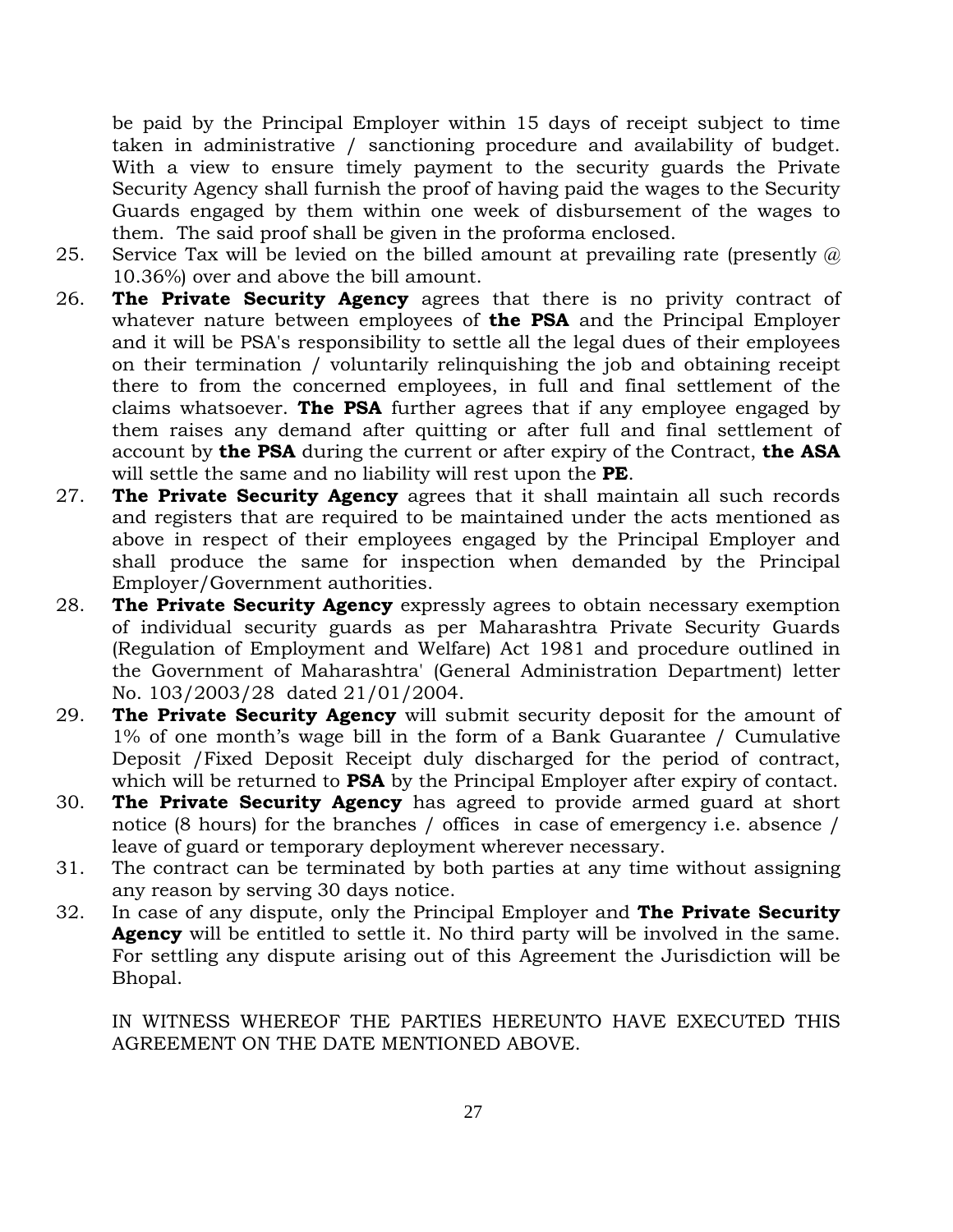#### **SIGNED AND DELIVERED BY**

**Shri./Smt.** 

## **PROPRIETOR OF M/S SIGNED AND DELIVERED BY**

Bank of Maharashtra For and on behalf of Bank of Maharashtra through its authorized signatory

Signed by the within named For and on behalf of through its authorized signatory ------------------------------------------

#### **Witnesses**

1. Sr. Manager (Security)/DSO Bank of Maharashtra Office / Zone Bhopal

 $1 \nvert \nvert$ 

2. \_\_\_\_\_\_\_\_\_\_\_\_\_\_\_\_\_\_\_\_\_\_\_\_\_\_\_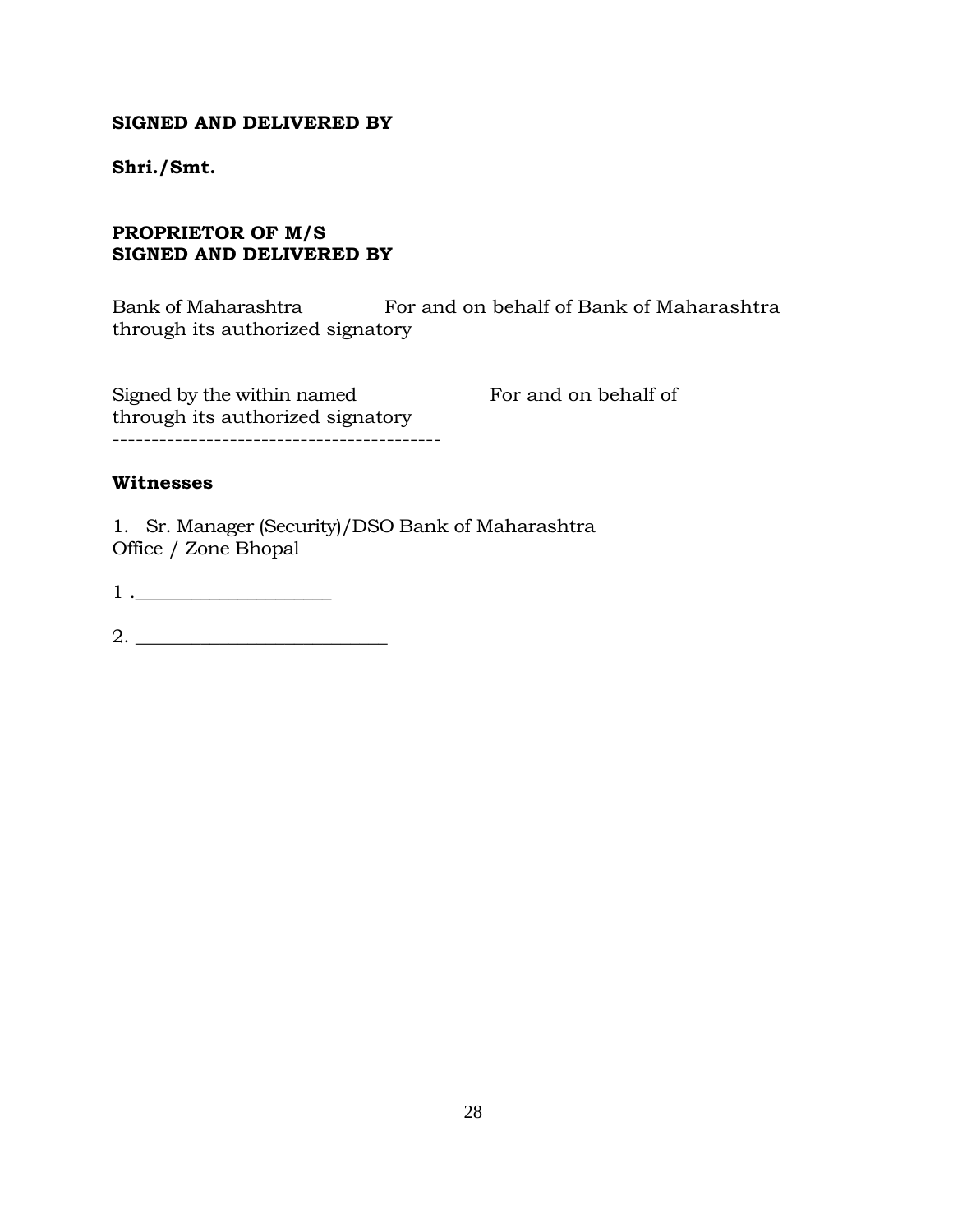**NON - DISCLOSURE AGREEMENT** This Confidentiality cum Non-disclosure Agreement is entered into at  $\Box$  on this day of vear, between\_\_\_\_\_\_\_\_\_\_\_\_\_\_\_\_ (Insert Name of the Bidder) a company within the meaning of Companies Act, 1956, having its Registered Office at \_\_\_\_\_\_\_\_\_\_\_\_\_\_\_\_ (herein after called "Bidder") and Bank of Maharashtra, a Body Corporate constituted under the Banking Companies (Acquisition & Transfer of Undertakings) Act, 1970 having its Head Office at 1501, "LOKMANGAL, Shivaji nagar, Pune - 411 005 and having one **of its Zonal Offices at Bhopal at 1/14, Jail Road, Administrative Zone, Bhopal-462011** (hereinafter referred to as the "Principal Employer") (hereinafter referred to as 'BOM' or "Bank").

The Bidder and BOM would be having discussions and negotiations concerning the establishment during continuance of a business relationship between them as per Agreement dated\_\_\_\_\_\_\_\_\_\_ (hereinafter referred to as 'Agreement'). In the course of such discussions and negotiations, it is anticipated that either party may disclose or deliver to the other party certain of its trade secrets or confidential or proprietary information for the purpose of enabling the other party to evaluate the feasibility of such a business relationship. The parties have entered into this Agreement, in order to assure the confidentiality of such trade secrets and confidential and proprietary information in accordance with the terms of this Agreement. As used in this Agreement, the party disclosing Proprietary Information (as defined below) is referred to as the 'Disclosing Party' and will include its affiliates and subsidiaries, the party receiving such Proprietary Information is referred to as the 'Recipient', and will include its affiliates and subsidiaries.

Now this Agreement witnesseth:

1. **Proprietary Information**: As used in this Agreement, the term 'Proprietary Information' shall mean all trade secrets or confidential or Proprietary Information designated as such in writing by the Disclosing Party, whether by letter or by the use of an appropriate prominently placed Proprietary stamp or legend, prior to or at the time such trade secret or confidential or Proprietary Information is disclosed by the Disclosing Party to the Recipient. Notwithstanding the forgoing, information which is orally or visually disclosed to the recipient by the Disclosing Party or is disclosed in writing unaccompanied by a covering letter, proprietary stamp or legend, shall constitute proprietary information if the disclosing party, within 10 (ten) days after such disclosure, delivers to the Recipient a written document or documents describing such Proprietary Information and referencing the place and date of such oral, visual or written disclosure and the names of the employees or officers of the Recipient to whom such disclosure was made.

#### 2. **Confidentiality**

a) Each party shall keep secret and treat in strictest confidence all confidential information it has received about the other party or its customers and will not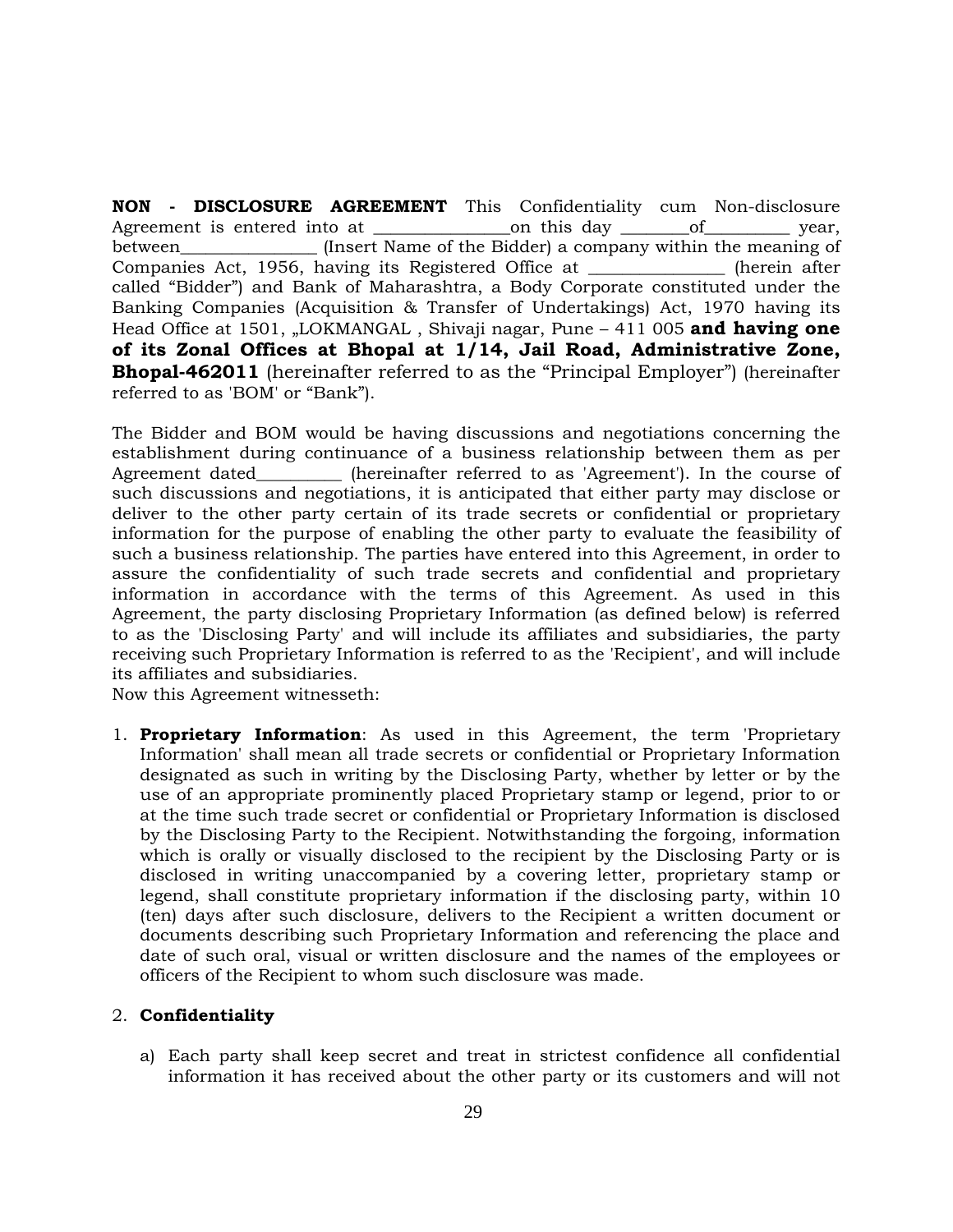use the confidential information otherwise than for the purpose of performing its obligations under this Agreement in accordance with its terms and so far as may be required for the proper exercise of the Parties' respective rights under this Agreement.

- b) The term 'confidential information' shall include all written or oral information (including information received from third parties that the 'Disclosing Party' is obligated to treat as confidential) that is (i) clearly identified in writing at the time of disclosure as confidential and in case of oral or visual disclosure, or (ii) that a reasonable person at the time of disclosure reasonably would assume, under the circumstances, to be confidential. Confidential information shall also include, without limitation, software programs, technical data, methodologies, know-how, processes, designs, new products, developmental work, marketing requirements, marketing plans, customer names, prospective customer names, customer information and business information of the 'Disclosing Party'.
- 3. **Non-Disclosure of Proprietary Information**: For the period during the Agreement or its renewal, the Recipient will:
	- (a) Use such Proprietary Information only for the purpose for which it was disclosed and without prior written authorization of the Disclosing Party shall not use or exploit such Proprietary Information for its own benefit or the benefit of others.
	- (b) Protect the Proprietary Information against disclosure to third parties in the same manner and with the reasonable degree of care, with which it protects its confidential information of similar importance: and
	- (c) Limit disclosure of Proprietary Information received under this Agreement to persons within its organization and to those third party contractors performing tasks that would otherwise customarily or routinely be performed by its employees, who have a need to know such Proprietary Information in the course of performance of their duties and who are bound to protect the confidentiality of such Proprietary Information.
- 4. **Limit on Obligations** : The obligations of the Recipient specified in clause 3 above shall not apply and the Recipient shall have no further obligations, with respect to any Proprietary Information to the extent that such Proprietary Information:
	- a) Is generally known to the public at the time of disclosure or becomes generally known without any wrongful act on the part of the Recipient,
	- b) Is in the Recipient's possession at the time of disclosure otherwise than as a result of the Recipient's breach of a legal obligation;
	- c) Becomes known to the Recipient through disclosure by any other source, other than the Disclosing Party, having the legal right to disclose such Proprietary Information.
	- d) Is independently developed by the Recipient without reference to or reliance upon the Proprietary Information; or
	- e) Is required to be disclosed by the Recipient to comply with applicable laws or governmental regulation, provided that the recipient provides prior written notice of such disclosure to the Disclosing Party and takes reasonable and lawful actions to avoid and/or minimize the extent of such disclosure.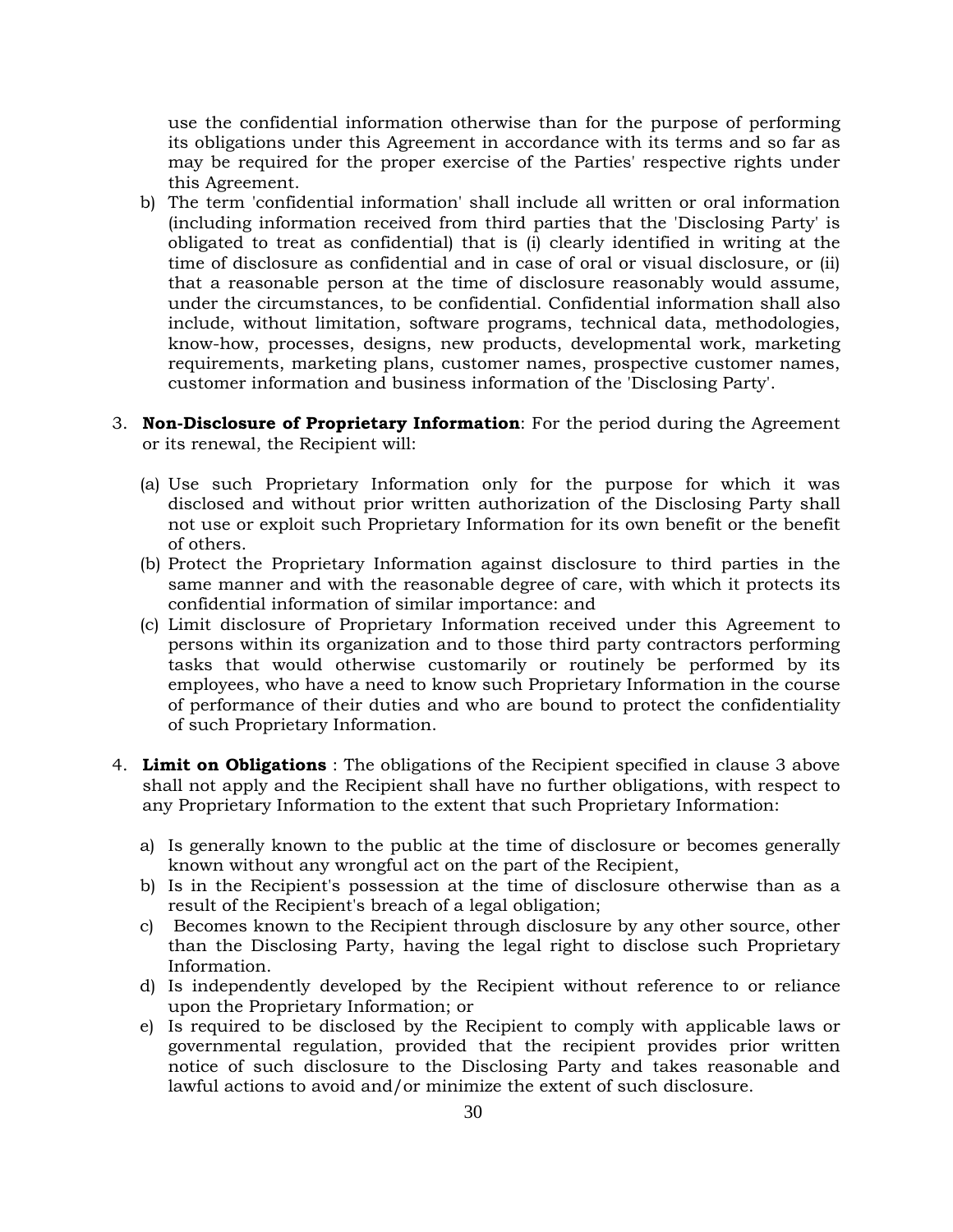- 5. **Return of Documents**: The Recipient shall, upon the request of the Disclosing Party, in writing, return to the Disclosing Party all drawings, documents and other tangible manifestations of Proprietary Information received by the Recipient pursuant to this **Agreement** (and all copies and reproductions thereof) within a reasonable period. Each party agrees that in the event it is not inclined to proceed further with the engagement, business discussions and negotiations, or in the event of termination of this Agreement, the Recipient party will promptly return to the other party or with the consent of the other party, destroy the Proprietary Information of the other party.
- 6. **Communications:** Written communications requesting or transferring Proprietary Information under this Agreement shall be addressed only to the respective designees as follows (or to such designees as the parties hereto may from time to time designate in writing)

*MIS \_\_\_\_\_\_\_\_\_\_\_\_\_\_\_\_* (BOM) Attn :\_\_\_\_\_\_\_\_\_\_\_Attn--------------------

- 7. **Term**: The obligation pursuant to Clause 2 and 3 (Confidentiality and Non-Disclosure of Proprietary Information) will survive forever following the term of the Agreement dated\_\_\_\_\_\_\_\_\_\_
	- a) Nothing herein contained shall be construed as a grant by implication, estoppels, or otherwise or a license by either party to the other to make, have made, use or sell any product using Proprietary Information or as a license under any patent, patent application, utility model, copyright or any other industrial or intellectual property right covering same.
- 8. **Damages**: The provisions of this Agreement are necessary for the protection of the business goodwill of the parties and are considered by the parties to be reasonable for such purposes. Both the parties agree that any breach of this Agreement will cause substantial and irreparable damages to the other party and, therefore, in the event of such breach, in addition to other remedies, which may be available, the party violating the terms of Agreement shall be liable for the entire loss and damages on account of such disclosure. Each party agrees to indemnify the other against loss suffered due to breach of contract and undertakes to make good the financial loss caused directly or indirectly by claims brought about by its customers or by third parties.

#### 9. **Miscellaneous**:

- i. This Agreement may not be modified, changed or discharged, in whole or in part, except by a further Agreement in writing signed by both the parties
- ii. This Agreement will be binding upon and ensure to the benefit of the parties hereto and it also includes their respective successors and assignees
- iii. The Agreement shall be construed and interpreted in accordance with the laws prevailing in India.

In witness whereof, the parties hereto have agreed, accepted and acknowledged and